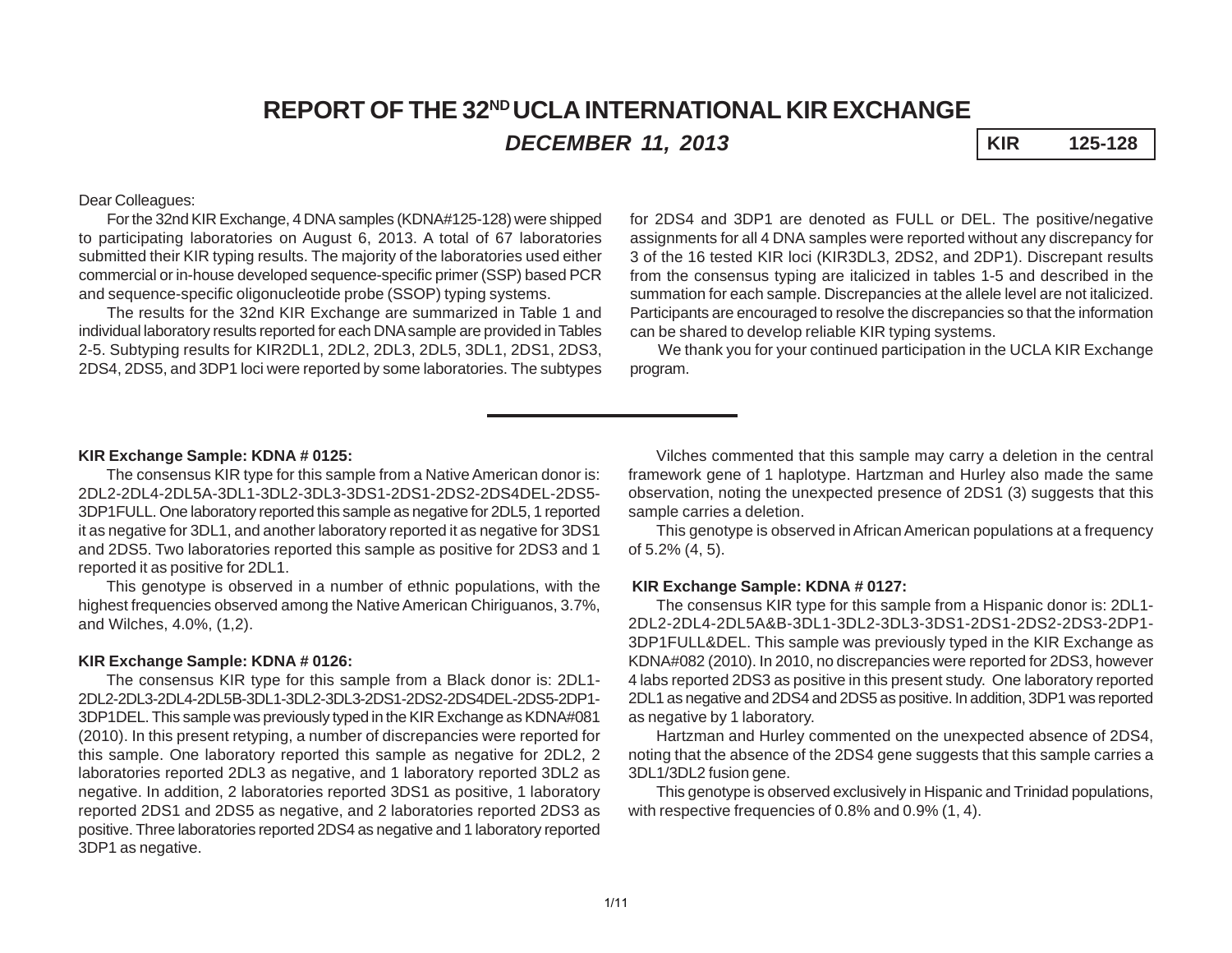### **KIR Exchange Sample: KDNA # 0128:**

The consensus KIR type for this sample from a Caucasian donor is 2DL1- 2DL2-2DL4-2DL5B-3DL1-3DL2-3DL3-2DS2-2DS3-2DS4-2DP1- 3DP1FULL&DEL. Two laboratories reported 2DL3 as positive for this sample, 2 reported 2DS3 as positive and 1 laboratory reported 2DL4 as negative. In

addition, 1 laboratory reported 3DS1 as positive, 1 laboratory reported 2DS1 and 2DS5 as positive, and 1 reported 2DS4 and 3DP1 as negative.

This genotype is observed in Asian Indian populations, with the highest frequency occurring among the Kanikar, 11.4% (6). It is also observed in Caucasians, 3.1%, and is absent in Native American populations.

## **References**

1. Flores AC, Marcos CY, Paladino N, et al. KIR genes polymorphism in Argentinean Caucasoid and Amerindian populations. Tissue Antigens 2007;69:568-576.

2. Ewerton PD, Leite Mde M, Magalhaes M, et al. Amazonian Amerindians exhibit high variability of KIR profiles. Immunogenetics 2007;59:625-630.

3. Pyo C-W, Wang R, Vu Q et al (2013) Recombinant structures expand and contract inter and intragenic diversification at the KIR locus. BMC genomics 2013;14:89. doi:10.1186/1471-2164-14-89.

4. Middleton D, Meenagh A, Moscoso J, et al. Killer immunoglobulin receptor gene and allele frequencies in Caucasoid, Oriental and Black populations from different continents. Tissue Antigens 2008;71:105-113.

5. Norman, P. J., C. V. Carrington, M. Byng, L. D. Maxwell, M. D. Curran, H. A. Stephens, D. Chandanayingyong, D. H. Verity, K. Hameed, D. D. Ramdath, and R. W. Vaughan. 2002. Natural killer cell immunoglobulin-like receptor (KIR) locus profiles in African and South Asian populations. Genes Immun 2002;3:86- 95.

6. Rajalingam R, Du Z, Meenagh A, et al. Distinct diversity of KIR genes in three southern Indian populations: comparison with world populations revealed a link between KIR gene content and pre-historic human migrations. Immunogenetics 2008;60:207-217.

7. Kulkarni S, Single RM, Martin MP, et al. Comparison of the rapidly evolving KIR locus in Parsis and natives of India. Immunogenetics 2008;60:121-129.

## *NEXT MAILING DATE: February 5, 2014*

*Arlene Locke, David Gjertson, Qiuheng Zhang, and Elaine F. Reed*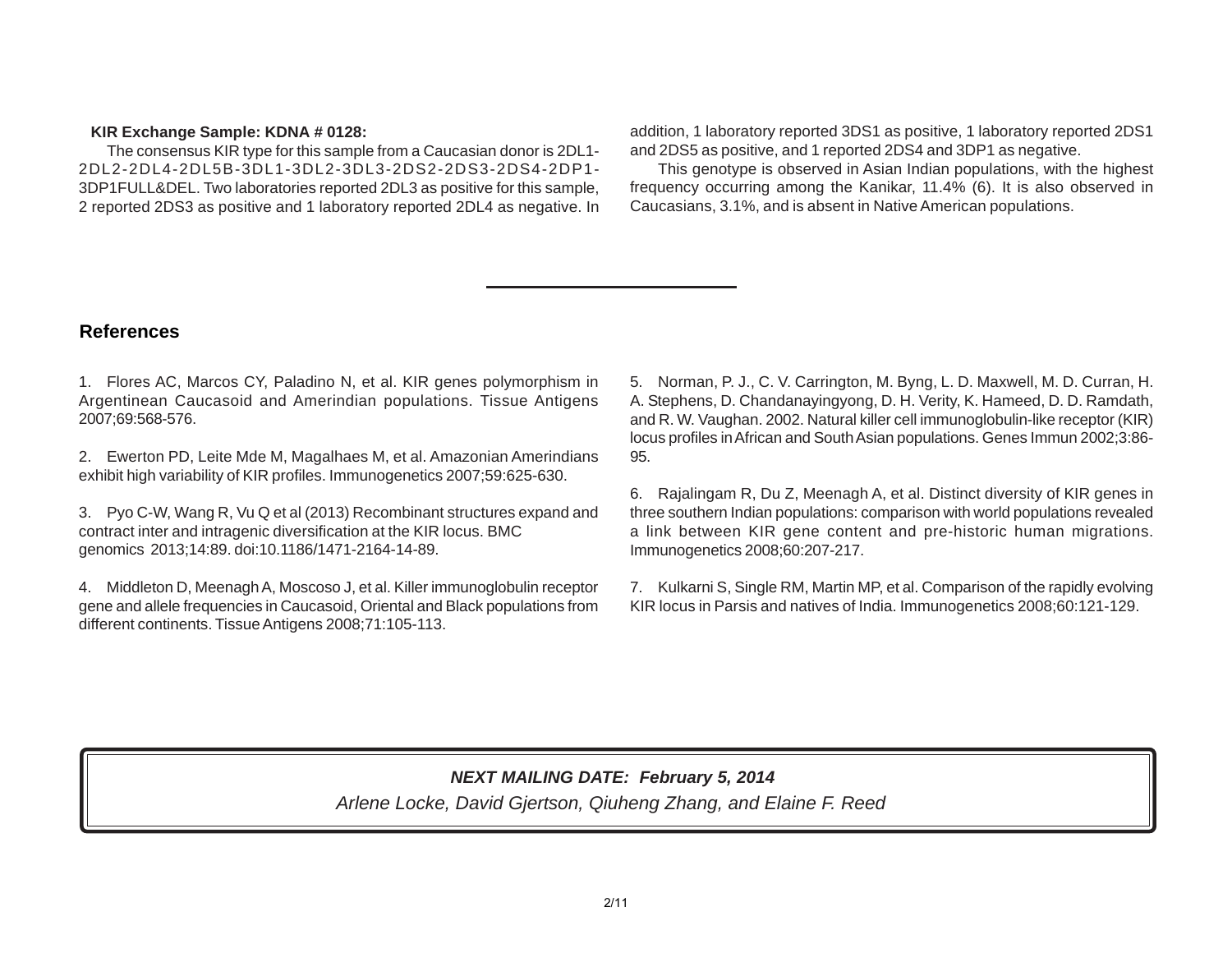|                   |            | Table 1. Summary of the 32 <sup>nd</sup> KIR Exchange (KDNA#125-128) |                          |                                       |                                                                             |                                           |                                                                                     |                                                     |                                          |                         |                                 |                                                                                              |                |                                              |                                                   |                                          |                         |                                                               |
|-------------------|------------|----------------------------------------------------------------------|--------------------------|---------------------------------------|-----------------------------------------------------------------------------|-------------------------------------------|-------------------------------------------------------------------------------------|-----------------------------------------------------|------------------------------------------|-------------------------|---------------------------------|----------------------------------------------------------------------------------------------|----------------|----------------------------------------------|---------------------------------------------------|------------------------------------------|-------------------------|---------------------------------------------------------------|
| <b>KIR</b><br>Ex. | <b>DNA</b> | reporting<br>labs                                                    | <b>2DL1</b>              | <b>2DL2</b>                           | 2DL <sub>3</sub>                                                            | <b>2DL4</b>                               | <b>2DL5</b>                                                                         | <b>3DL1</b>                                         | 3DL <sub>2</sub>                         | 3DL3                    | 3DS1                            | <b>2DS1</b>                                                                                  | <b>2DS2</b>    | <b>2DS3</b>                                  | <b>2DS4</b>                                       | <b>2DS5</b>                              | <b>2DP1</b>             | 3DP1                                                          |
|                   | 125        | 67                                                                   | <b>NEG[66]</b><br>POS[1] | <b>POS[67]</b>                        | <b>NEG[67]</b>                                                              | POS[65]  POS[42]<br>NT[2]                 | A[22]<br>A*00101[1]<br><b>NEG[1]</b><br>NT[1]                                       | <b>POS[64]</b><br>*00401[1]<br>$*004[1]$<br>NEG[1]  | <b>POS[66]</b><br>NT[1]                  | <b>POS[65]</b><br>NT[2] | <b>POS[66]</b><br><b>NEG[1]</b> | <b>POS[62]</b><br>*002[1]<br>*0020101-<br>*008[1]<br>*002-*008[1]<br>*002 -*008[1]<br>NEG[1] | <b>POS[67]</b> | <b>NEG[65]</b><br>POS[2]                     | <b>POS[38]</b><br>DEL[29]                         | <b>POS[66]</b><br>NEG[1]                 | <b>NEG[64]</b><br>NT[3] | POS[47]<br><b>FULL[17]</b><br>NT[3]                           |
| #32               | 126        | 67                                                                   | <b>POS[67]</b>           | <b>POS[65]</b><br>$*004[1]$<br>NEG[1] | <b>POS[64]</b><br>*0010101-<br>*006/*008N-<br>*009/*011[1]<br><b>NEG[2]</b> | POS[65] POS[44]<br>NT[2]                  | B[15]<br>B*003/<br>*00602[2]<br>B*003/<br>$*006[1]$<br>B*003[1]<br>A, B[3]<br>NT[1] | <b>POS[65]</b><br>*00401[1]<br>$*004[1]$            | <b>POS[65]</b><br><b>NEG[1]</b><br>NT[1] | POS[65]<br>NT[2]        | <b>NEG[65]</b><br>POS[2]        | POS[61]<br>*0020101-<br>$*008[1]$<br>*002-*008[2]<br>*002[1]<br>*004/*008[1]<br>NEG[1]       | <b>POS[67]</b> | <b>NEG[65]</b><br>POS[2]                     | <b>POS[36]</b><br><b>DEL[28]</b><br><b>NEG[3]</b> | <b>POS[65]</b><br>$*003[1]$<br>NEG[1]    | <b>POS[65]</b><br>NT[2] | <b>POS[45]</b><br>DEL[18]<br><b>NEG</b> [1]<br>NT[3]          |
|                   | 127        | 67                                                                   | <b>POS[66]</b><br>NEG[1] | <b>POS[67]</b>                        | <b>NEG[67]</b>                                                              | POS[65]  POS[47]<br>NT[2]                 | A, B[18]<br>A*00501,<br>B*00201[1]<br>NT[1]                                         | <b>POS[66]</b><br>$*001[1]$                         | <b>POS[66]</b><br>NT[1]                  | <b>POS[65]</b><br>NT[2] | <b>POS[67]</b>                  | POS[63]<br>*002[1]<br>*0020101-<br>*008[1]<br>*002-*008[2]                                   | <b>POS[67]</b> | <b>POS[63]</b><br>NEG[4]                     | <b>POS[1]</b>                                     | NEG[66] NEG[66] POS[65]<br><b>POS[1]</b> | NT[2]                   | <b>POS[51]</b><br>FULL, DEL[11]<br>FULL[1]<br>NEG[1]<br>NT[3] |
|                   | 128        | 67                                                                   | <b>POS[67] POS[67</b>    |                                       | <b>NEG[64]</b><br>$*010[1]$<br>POS[2]                                       | POS[64] POS[41]<br><b>NEG[1]</b><br>NT[2] | B[23]<br>B*00201[1]<br>B*002/*004-<br>$*00601/$<br>$*00603-$<br>$*0130[1]$<br>NT[1] | <b>POS[65]</b><br>$*001[1]$<br>*00101,<br>*00701[1] | <b>POS[66]</b><br>NT[1]                  | POS[65]<br>NT[2]        | <b>NEG[66]</b><br>POS[1]        | <b>NEG[66]</b><br><b>POS[1]</b>                                                              | <b>POS[67]</b> | <b>POS[64]</b><br>*00103[1]<br><b>NEG[2]</b> | <b>POS[37]</b><br>DEL[29]<br>NEG[1]               | <b>NEG[66] POS[65]</b><br>POS[1]         | NT[2]                   | <b>POS[50]</b><br>FULL, DEL[12]<br>FULL[1]<br>NEG[1]<br>NT[3] |

| <b>IKEY for Table 1</b>                                     | <b>IKEY for Tables 2-5</b>                                             |
|-------------------------------------------------------------|------------------------------------------------------------------------|
| [ ] - number of labs reporting allele assignment/POS/NEG/NT | italics - assignment different from consensus                          |
| <b>POS</b> - Presence of gene                               | SSP - Sequence-specific priming-based typing                           |
| NEG - Absence of gene                                       | SSOP - Sequence-specific oligonucleotide probing-based typing          |
| NT - Not typed                                              | RSSOP - Reverse Sequence-specific oligonucleotide probing-based typing |
| litalics - assignment different from consensus              | SBT - Sequencing-based typing                                          |
| Subtypes of 2DS4 and 3DP1 are designated as FULL and/or DEL |                                                                        |

| <b>IKEY for Tables 2-5</b>                                                    |
|-------------------------------------------------------------------------------|
| italics - assignment different from consensus                                 |
| SSP - Sequence-specific priming-based typing                                  |
| SSOP - Sequence-specific oligonucleotide probing-based typing                 |
| <b>RSSOP</b> - Reverse Sequence-specific oligonucleotide probing-based typing |
| SBT - Sequencing-based typing                                                 |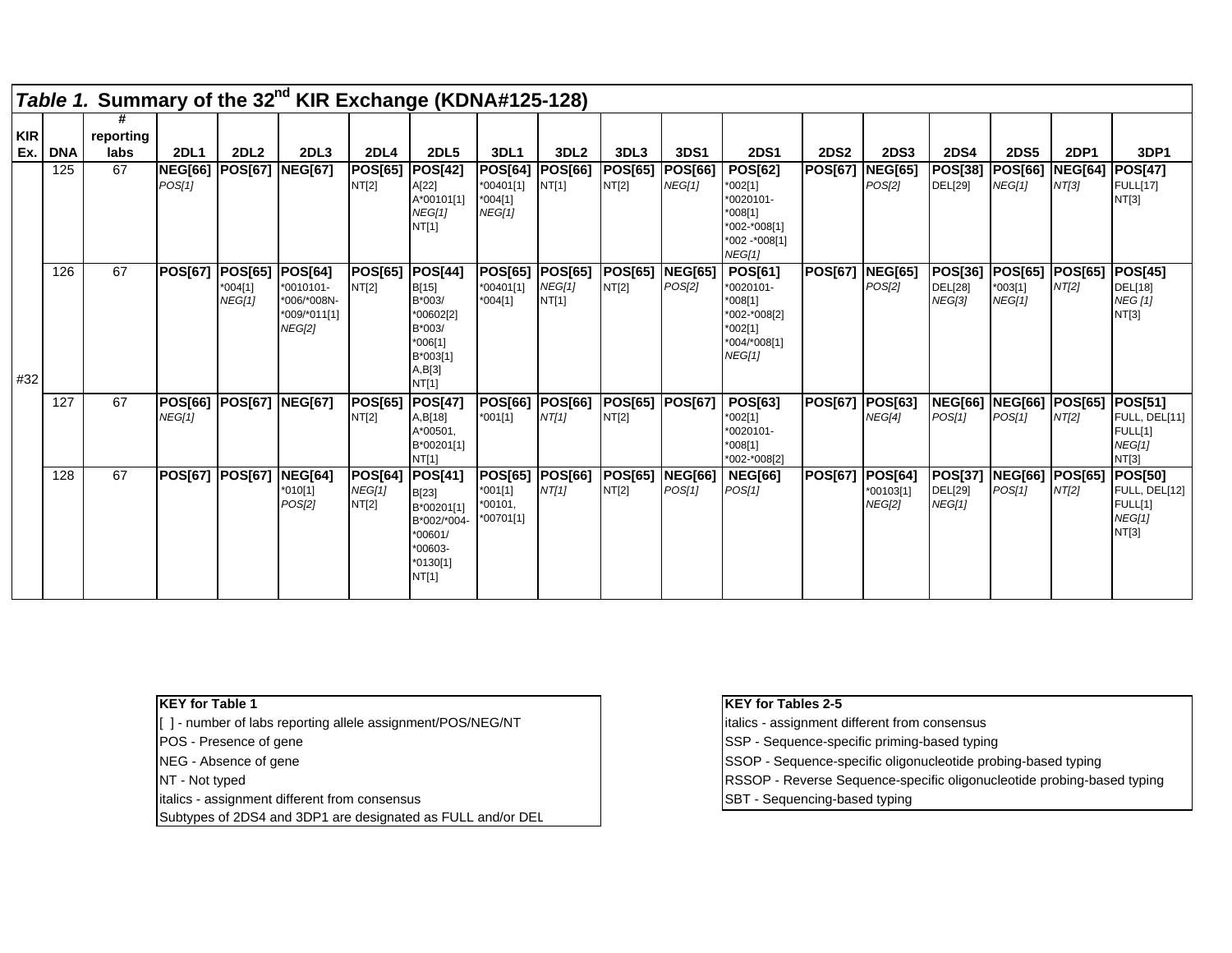| Table 2. KIR Exchange Sample: KDNA #125                                                                                                                                                                      |             |                          |             |                         |
|--------------------------------------------------------------------------------------------------------------------------------------------------------------------------------------------------------------|-------------|--------------------------|-------------|-------------------------|
| <b>CTR</b><br><b>2DL1</b><br><b>2DL2</b><br>2DL3<br><b>2DL4</b><br><b>2DL5</b><br>3DL1<br>3DL <sub>2</sub><br>3DL3<br>3DS1<br><b>2DS1</b><br><b>2DS2</b><br><b>2DS3</b><br><b>2DS4</b><br>Investigator       | <b>2DS5</b> | 2DP1                     | 3DP1        | <b>Method</b>           |
| <b>NEG</b><br>POS<br><b>NEG</b><br>POS<br>POS<br>POS<br>POS<br>POS<br>POS<br>POS<br><b>NEG</b><br><b>DEL</b><br>5488<br>Adams, Sharon<br>$\overline{A}$                                                      | POS         | <b>NEG</b>               | <b>FUL</b>  | <b>SSP</b>              |
| POS<br>POS<br>POS<br>POS<br><b>NEG</b><br>POS<br><b>NEG</b><br>POS<br>POS<br>POS<br>POS<br>POS<br><b>NEG</b><br>234<br>Amador, Alexandra                                                                     | POS         | <b>NEG</b>               | <b>POS</b>  | SSO                     |
| POS<br><b>NEG</b><br>POS<br>POS<br>POS<br>POS<br>POS<br>POS<br>POS<br><b>NEG</b><br><b>DEL</b><br><b>NEG</b><br>16<br>Askar, Medhat Z.<br>Α                                                                  | POS         | <b>NEG</b>               | <b>FULL</b> | SSP SSO                 |
| POS<br><b>NEG</b><br>POS<br>POS<br>POS<br>POS<br>POS<br>POS<br>POS<br>POS<br>POS<br><b>NEG</b><br>8073<br><b>NEG</b><br>Bengtsson, Mats                                                                      | POS         | <b>NEG</b>               | POS         | <b>SSP</b>              |
| POS<br><b>NEG</b><br>POS<br>POS<br>POS<br>POS<br>POS<br><b>NEG</b><br>POS<br><b>NEG</b><br>POS<br>POS<br>POS<br>8038<br>Cao, Kai                                                                             | POS         | <b>NEG</b>               | POS         | SSO                     |
| POS<br>POS<br><b>NEG</b><br>POS<br><b>NEG</b><br>POS<br>POS<br>POS<br>POS<br>POS<br>POS<br><b>NEG</b><br><b>DEL</b><br>8025<br>Carrington, Martin 8                                                          | POS         | <b>NEG</b>               | <b>NT</b>   | <b>SSP</b>              |
| POS<br>POS<br>POS<br><b>NEG</b><br><b>NEG</b><br><b>NEG</b><br>POS<br>POS<br>POS<br>POS<br>POS<br><b>DEL</b><br>Cauwelier, Barbara<br>Α<br>1461                                                              | POS         | <b>NEG</b>               | POS         | <b>SSP</b>              |
| POS<br>POS<br>POS<br><b>NEG</b><br>POS<br>POS<br>POS<br>POS<br>POS<br>POS<br>POS<br><b>NEG</b><br>Cecka, J. Michael<br><b>NEG</b><br>774                                                                     | POS         | <b>NEG</b>               | POS         | $\overline{\text{SSO}}$ |
| POS<br><b>NEG</b><br>POS<br>POS<br>POS<br>POS<br>POS<br>POS<br>POS<br>POS<br><b>NEG</b><br>POS<br>3224<br><b>NEG</b><br>Chen, Dong-Feng                                                                      | POS         | <b>NEG</b>               | POS         | SSP SSO                 |
|                                                                                                                                                                                                              |             |                          |             |                         |
| POS<br><b>NEG</b><br>POS<br><b>NEG</b><br>POS<br>POS<br>POS<br>POS<br>POS<br>002-*008<br><b>NEG</b><br><b>DEL</b><br>Colombe, Beth W.<br>Α<br>3632                                                           | POS         | <b>NEG</b>               | <b>FULL</b> | <b>SSP</b>              |
| POS<br>POS<br>$\overline{POS}$<br>POS<br><b>NEG</b><br>POS<br><b>NEG</b><br>POS<br>POS<br>POS<br>POS<br>POS<br><b>NEG</b><br>189<br>Crowe, Deborah                                                           | POS         | <b>NEG</b>               | POS         | SSP SSO                 |
| <b>POS</b><br><b>NEG</b><br>POS<br>POS<br>POS<br>POS<br>POS<br>POS<br>POS<br>POS<br><b>NEG</b><br>POS<br>Davidson, Maurine<br><b>NEG</b><br>8039                                                             | POS         | <b>NEG</b>               | POS         | SSO                     |
| POS<br>POS<br><b>NEG</b><br>POS<br>POS<br>POS<br>124<br>De Santis, Dianne<br>POS<br>POS<br><b>NEG</b><br><b>NT</b><br>POS<br>POS<br><b>NEG</b>                                                               | <b>NEG</b>  | <b>NT</b>                | <b>NT</b>   | <b>SSP</b>              |
| <b>NEG</b><br>POS<br><b>NEG</b><br>POS<br>POS<br>POS<br>POS<br>POS<br>POS<br>POS<br><b>NEG</b><br>DEL<br>8031<br>Dinauer, David<br>A                                                                         | POS         | <b>NEG</b>               | <b>FULL</b> | <b>SSP</b>              |
| POS<br>POS<br>POS<br>POS<br>POS<br>POS<br><b>NEG</b><br>POS<br><b>NEG</b><br>POS<br>POS<br>POS<br><b>NEG</b><br>705<br>Ellis, Thomas                                                                         | POS         | <b>NEG</b>               | POS         | SSO                     |
| POS<br><b>NEG</b><br>POS<br>POS<br>POS<br>POS<br>POS<br>POS<br>POS<br><b>NEG</b><br><b>DEL</b><br>Endres, Robert O.<br><b>NEG</b><br>8051<br>Α                                                               | POS         | <b>NEG</b>               | <b>FUL</b>  | <b>SSP</b>              |
| POS<br>POS<br>POS<br>POS<br>POS<br>POS<br>POS<br>POS<br><b>NEG</b><br><b>DEL</b><br><b>NEG</b><br><b>NEG</b><br>A<br>2549<br>Fagoaga, Omar                                                                   | POS         | <b>NEG</b>               | <b>FULL</b> | <b>SSP</b>              |
| POS<br>POS<br>POS<br>POS<br>POS<br>POS<br>POS<br>POS<br><b>NEG</b><br><b>DEL</b><br><b>NEG</b><br><b>NEG</b><br>Α<br>762<br>Fischer, Gottfried                                                               | POS         | <b>NEG</b>               | POS         | <b>SSP</b>              |
| POS<br>POS<br>POS<br>POS<br>POS<br>POS<br>POS<br>POS<br><b>NEG</b><br><b>NEG</b><br>POS<br>POS<br><b>NEG</b><br>8047<br>Fuessel, Monika                                                                      | POS         | <b>NEG</b>               | POS         | <b>SSP</b>              |
| POS<br>POS<br>POS<br>POS<br>POS<br>POS<br>POS<br><b>NEG</b><br><b>NEG</b><br>POS<br>POS<br>POS<br><b>POS</b><br>8026<br>Gardiner, Clair M.                                                                   | POS         | <b>NEG</b>               | POS         | <b>SSP</b>              |
| POS<br>POS<br>POS<br><b>NEG</b><br>POS<br>POS<br>POS<br>POS<br>POS<br>POS<br>POS<br><b>NEG</b><br>8040<br><b>NEG</b><br>Gladman, Abji/Pelle                                                                  | POS         | <b>NEG</b>               | <b>POS</b>  |                         |
| POS<br>POS<br>POS<br><b>NEG</b><br>POS<br>POS<br>POS<br>POS<br>POS<br>POS<br><b>NEG</b><br><b>NEG</b><br>4985<br>Graff, Ralph J.<br>A                                                                        | POS         | <b>NEG</b>               | POS         | <b>SSP</b>              |
| POS<br><b>POS</b><br>POS<br>POS<br>POS<br>POS<br>POS<br>POS<br><b>NEG</b><br>POS<br>8022<br><b>NEG</b><br><b>NEG</b><br>Hedlund, Anna<br>Α                                                                   | POS         | <b>NEG</b>               | POS         | <b>SSP</b>              |
| *0020101                                                                                                                                                                                                     |             |                          |             |                         |
| POS<br>$*008$<br>POS<br>DEL<br>POS<br><b>NEG</b><br>POS<br>POS<br>POS<br>POS<br><b>NEG</b><br>Hogan, Patrick<br><b>NEG</b><br>Α<br>3808                                                                      | POS         | <b>NEG</b>               | <b>FULL</b> | SSP                     |
| POS<br>POS<br><b>NEG</b><br>POS<br>POS<br>POS<br>POS<br>POS<br>POS<br>POS<br>POS<br><b>NEG</b><br><b>NEG</b><br>5000<br>Hsu, Susan H.                                                                        | POS         | <b>NEG</b>               | POS         | SSP SSO                 |
| POS<br>DEL<br>POS<br><b>NEG</b><br>POS<br>A*00101<br>POS<br>POS<br>POS<br>POS<br>POS<br><b>NEG</b><br><b>NEG</b><br>2344<br>Hurley, Hartzman&                                                                | POS         | <b>NEG</b>               | <b>POS</b>  | <b>SSP SSO SBT</b>      |
| POS<br>POS<br><b>NEG</b><br>POS<br>POS<br>POS<br>POS<br>POS<br>POS<br><b>NEG</b><br>POS<br>Iwaki, Yuichi<br><b>NEG</b><br>POS<br>3261                                                                        | POS         | <b>NEG</b>               | POS         | <b>SSP</b>              |
| <b>NEG</b><br><b>POS</b><br>POS<br>POS<br>POS<br>POS<br>POS<br>POS<br>POS<br><b>NEG</b><br><b>DEL</b><br><b>NEG</b><br>8076<br>Jaramillo, Gaitonde<br>Α                                                      | POS         | <b>NEG</b>               | POS         | <b>SSP</b>              |
| POS<br>POS<br>POS<br>POS<br>POS<br>POS<br>POS<br>POS<br>POS<br><b>NEG</b><br><b>NEG</b><br>POS<br><b>NEG</b><br>8035<br>Kanangat, Siva                                                                       | POS         | <b>NEG</b>               | POS         | SSP SSO                 |
| POS<br>POS<br>POS<br>POS<br><b>NEG</b><br>POS<br><b>NEG</b><br>POS<br>POS<br>POS<br>POS<br>POS<br><b>NEG</b><br>8079<br>Kashi, Zahra M.                                                                      | POS         | <b>NEG</b>               | POS         | SSP SSO                 |
| POS<br>POS<br>POS<br><b>NEG</b><br>POS<br><b>NEG</b><br>POS<br>POS<br>POS<br>POS<br>POS<br>POS<br><b>NEG</b><br>4337<br>Kim, Tai-Gyu                                                                         | POS         | <b>NEG</b>               | POS         | SSP                     |
| POS<br><b>NEG</b><br>POS<br>POS<br>POS<br>POS<br>POS<br>POS<br>POS<br>POS<br><b>NEG</b><br>POS<br>Kimball, Pam<br><b>NEG</b><br>8084                                                                         | POS         | <b>NEG</b>               | POS         | <b>SSP</b>              |
| <b>NEG</b><br>POS<br><b>NEG</b><br>POS<br>POS<br>POS<br>POS<br>POS<br>POS<br>POS<br>POS<br><b>NEG</b><br><b>DEL</b><br>8046<br>Kusnierczyk, Piotr<br>POS<br>POS<br>POS<br>POS                                | POS         | <b>NEG</b>               | POS<br>POS  | <b>SSP</b>              |
| <b>NEG</b><br><b>NEG</b><br>POS<br>POS<br>POS<br>POS<br>POS<br><b>NEG</b><br>POS<br>8071<br>Kwok, Janette<br>POS<br>POS<br>POS<br><b>DEL</b>                                                                 | POS         | <b>NEG</b>               | <b>FULL</b> | SSO<br><b>SSP</b>       |
| <b>NEG</b><br>POS<br><b>NEG</b><br>POS<br>POS<br>POS<br>POS<br><b>NEG</b><br>791<br>Lacelle, Chantale<br>Α<br>POS<br><b>NEG</b><br>POS<br><b>NEG</b><br>POS<br>POS<br>POS<br>POS<br>POS<br>POS<br>POS<br>POS | POS<br>POS  | <b>NEG</b>               | POS         | SSO                     |
| 278<br><b>NEG</b><br>Lee, Jar-How<br>POS<br>POS<br>POS<br>POS<br>POS<br>POS<br>POS<br>POS<br><b>NEG</b><br>DEL<br><b>NEG</b><br><b>NEG</b>                                                                   | POS         | <b>NEG</b><br><b>NEG</b> | <b>FULL</b> | <b>SSP</b>              |
| Maha, George<br>8069<br>Α<br>POS<br>POS<br>POS<br>POS<br><b>NEG</b><br><b>NEG</b><br>POS<br><b>NEG</b><br>POS<br>POS<br>POS<br>POS<br>POS<br>8067<br>Marino, Susana R.                                       | POS         | <b>NEG</b>               | POS         | SSP SSO                 |
|                                                                                                                                                                                                              |             |                          | *001/ *002/ |                         |
| POS<br>POS<br>POS<br><b>NEG</b><br><b>POS</b><br><b>NEG</b><br>POS<br>POS<br>*00401<br>POS<br>POS<br><b>NEG</b><br>POS<br>Marsh, Steven<br>5142                                                              | POS         | <b>NEG</b>               | $*004. -$   | <b>SSP</b>              |
| POS<br><b>DEL</b><br><b>NEG</b><br>POS<br><b>NEG</b><br>POS<br>POS<br>POS<br>POS<br>POS<br>POS<br><b>NEG</b><br>733<br>Mytilineos, Joannis<br>A                                                              | POS         | <b>NEG</b>               | POS         | <b>SSP</b>              |
| POS<br><b>NEG</b><br>POS<br>POS<br>POS<br>POS<br>POS<br>POS<br>POS<br>POS<br><b>NEG</b><br>POS<br><b>NEG</b><br>5231<br>Nelson, Karen                                                                        | POS         | <b>NEG</b>               | POS         | SSO                     |
| <b>NEG</b><br>POS<br>POS<br>POS<br>POS<br>POS<br>POS<br>$*002$<br>POS<br><b>NEG</b><br>$*003$<br><b>NEG</b><br>8083<br>Nikaein, Afzal<br>Α                                                                   | POS         | <b>NEG</b>               | $*001$      | <b>SSP</b>              |
| <b>NEG</b><br>POS<br><b>NEG</b><br>POS<br>POS<br>POS<br>POS<br>POS<br>POS<br>POS<br>POS<br><b>NEG</b><br>POS<br>3966<br>Permpikul, Vejbaes                                                                   | POS         | <b>NEG</b>               | POS         | <b>SSP</b>              |
| POS<br>POS<br><b>NEG</b><br>POS<br><b>NEG</b><br>POS<br>POS<br>POS<br>POS<br>POS<br>POS<br>POS<br><b>NEG</b><br>8030<br>Poulton, Kay                                                                         | POS         | <b>NEG</b>               | POS         | SSO                     |
| POS<br>POS<br><b>NEG</b><br>POS<br>POS<br>POS<br>POS<br>POS<br>POS<br><b>NEG</b><br>DEL<br>8050<br>Raja, Rajalingam<br><b>NEG</b><br>Α                                                                       | POS         | <b>NEG</b>               | <b>FUL</b>  | <b>SSP</b>              |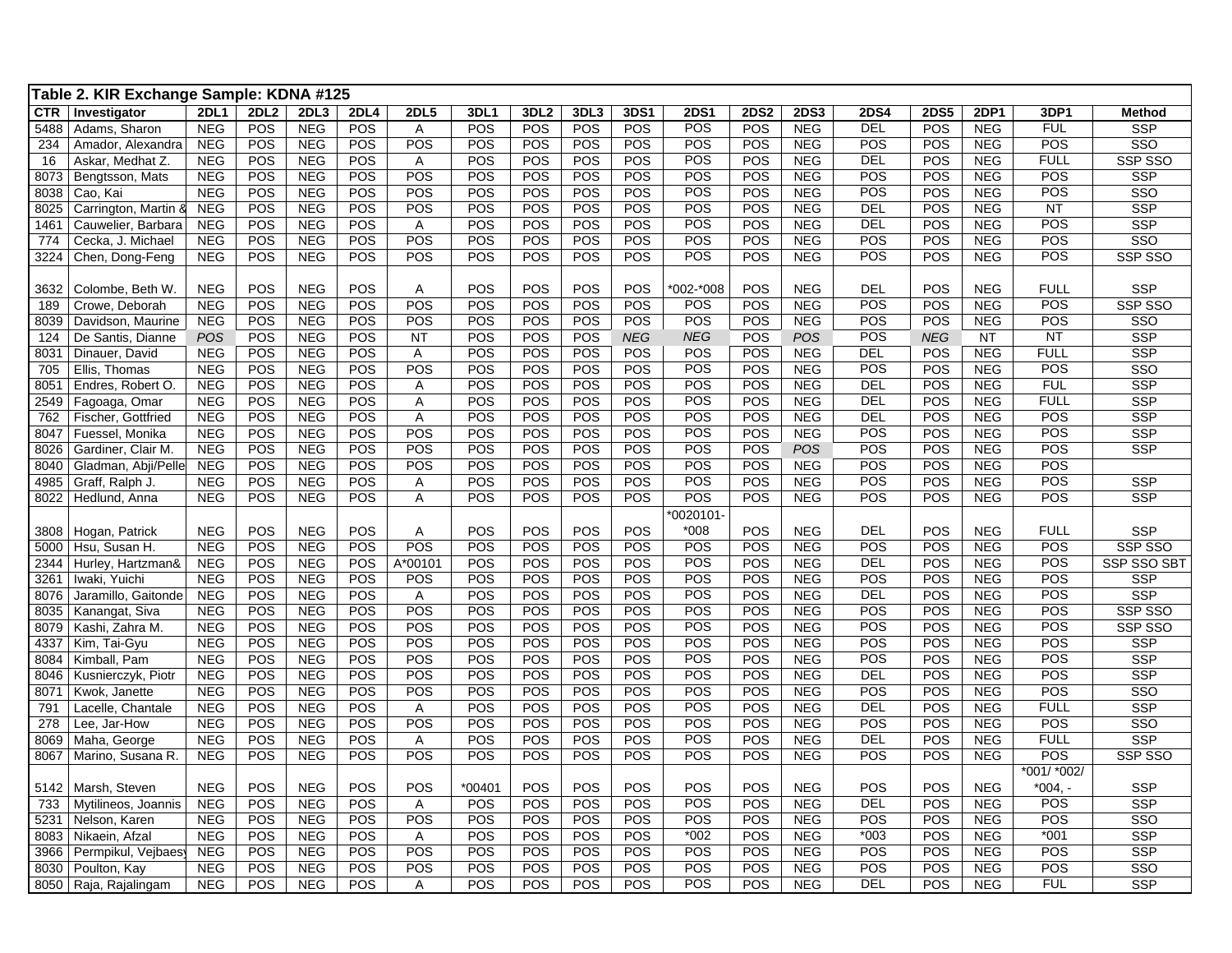|               | Table 2. KIR Exchange Sample: KDNA #125 |             |                  |            |             |             |            |                  |            |             |             |             |             |               |             |             |               |               |
|---------------|-----------------------------------------|-------------|------------------|------------|-------------|-------------|------------|------------------|------------|-------------|-------------|-------------|-------------|---------------|-------------|-------------|---------------|---------------|
| <b>CTR</b>    | Investigator                            | <b>2DL1</b> | 2DL <sub>2</sub> | 2DL3       | <b>2DL4</b> | <b>2DL5</b> | 3DL1       | 3DL <sub>2</sub> | 3DL3       | <b>3DS1</b> | <b>2DS1</b> | <b>2DS2</b> | <b>2DS3</b> | <b>2DS4</b>   | <b>2DS5</b> | <b>2DP1</b> | 3DP1          | <b>Method</b> |
| 3753          | Reed. Elaine F.                         | <b>NEG</b>  | POS              | <b>NEG</b> | <b>POS</b>  | <b>POS</b>  | POS        | <b>POS</b>       | POS        | <b>POS</b>  | POS         | <b>POS</b>  | <b>NEG</b>  | POS           | POS         | <b>NEG</b>  | <b>POS</b>    | SSP SSO       |
| 8064          | Roberts, Chrissy H.                     | <b>NEG</b>  | POS              | <b>NEG</b> | <b>POS</b>  | <b>POS</b>  | POS        | POS              | POS        | <b>POS</b>  | POS         | POS         | <b>NEG</b>  | POS           | <b>POS</b>  | <b>NEG</b>  | POS           | <b>SSP</b>    |
| 8060          | Rost. Klein &                           | <b>NEG</b>  | POS              | <b>NEG</b> | <b>POS</b>  | <b>POS</b>  | POS        | <b>POS</b>       | POS        | <b>POS</b>  | POS         | <b>POS</b>  | <b>NEG</b>  | POS           | <b>POS</b>  | <b>NEG</b>  | <b>POS</b>    | SSO           |
| 4251          | Schiller, Jennifer                      | <b>NEG</b>  | POS              | <b>NEG</b> | <b>POS</b>  | <b>POS</b>  | POS        | POS              | POS        | POS         | POS         | POS         | <b>NEG</b>  | POS           | POS         | <b>NEG</b>  | <b>POS</b>    | SSO           |
| 3410          | Schroeder, M.L.                         | <b>NEG</b>  | POS              | <b>NEG</b> | POS         | POS         | POS        | <b>POS</b>       | POS        | <b>POS</b>  | POS         | POS         | <b>NEG</b>  | <b>DEL</b>    | POS         | <b>NEG</b>  | POS           | <b>SSP</b>    |
| 1426          | Senitzer, David                         | <b>NEG</b>  | POS              | <b>NEG</b> | <b>POS</b>  | <b>POS</b>  | POS        | <b>POS</b>       | POS        | <b>POS</b>  | POS         | POS         | <b>NEG</b>  | <b>DEL</b>    | POS         | <b>NEG</b>  | <b>POS</b>    | <b>SSP</b>    |
| 8077          | Shanahan, Thomas                        | <b>NEG</b>  | POS              | <b>NEG</b> | <b>POS</b>  | <b>NEG</b>  | POS        | <b>POS</b>       | POS        | <b>POS</b>  | POS         | <b>POS</b>  | <b>NEG</b>  | <b>DEL</b>    | POS         | <b>NEG</b>  | <b>POS</b>    | <b>SSP</b>    |
| 702           | Spannagl, Michael                       | <b>NEG</b>  | POS              | <b>NEG</b> | <b>POS</b>  | POS         | POS        | <b>POS</b>       | POS        | <b>POS</b>  | POS         | POS         | <b>NEG</b>  | <b>DEL</b>    | POS         | <b>NEG</b>  | <b>POS</b>    | SSP SSO       |
| 1108          | Sutherland, Leslie                      | <b>NEG</b>  | POS              | <b>NEG</b> | <b>POS</b>  | POS         | POS        | <b>POS</b>       | POS        | POS         | POS         | POS         | <b>NEG</b>  | <b>DEL</b>    | POS         | <b>NEG</b>  | <b>POS</b>    | SSO           |
| 2518          | Tambur. Anat                            | <b>NEG</b>  | POS              | <b>NEG</b> | <b>POS</b>  | POS         | <b>NEG</b> | <b>POS</b>       | POS        | <b>POS</b>  | POS         | POS         | <b>NEG</b>  | POS           | <b>POS</b>  | <b>NEG</b>  | POS           | SSO           |
| 769           | Tavoularis. Sofia                       | <b>NEG</b>  | POS              | <b>NEG</b> | <b>POS</b>  | A           | POS        | <b>POS</b>       | POS        | <b>POS</b>  | POS         | POS         | <b>NEG</b>  | <b>DEL</b>    | POS         | <b>NEG</b>  | <b>POS</b>    | SSP SSO       |
| 5451          | Tilanus, Marcel G.J.                    | <b>NEG</b>  | POS              | <b>NEG</b> | <b>POS</b>  | POS         | POS        | POS              | POS        | POS         | POS         | POS         | <b>NEG</b>  | <b>POS</b>    | POS         | <b>NEG</b>  | <b>POS</b>    | SSO           |
| $402^{\circ}$ | Trachtenberg, Eliza                     | <b>NEG</b>  | POS              | <b>NEG</b> | <b>POS</b>  | <b>POS</b>  | POS        | POS              | POS        | <b>POS</b>  | POS         | POS         | <b>NEG</b>  | POS           | POS         | <b>NEG</b>  | <b>POS</b>    | <b>SSP</b>    |
| 8024          | Trowsdale, John                         | <b>NEG</b>  | POS              | <b>NEG</b> | <b>NT</b>   | <b>POS</b>  | POS        | <b>NT</b>        | <b>NT</b>  | <b>POS</b>  | POS         | POS         | <b>NEG</b>  | DEL           | <b>POS</b>  | <b>NEG</b>  | <b>FULL</b>   | <b>SSP</b>    |
|               |                                         |             |                  |            |             |             |            |                  |            |             |             |             |             | $*003 - 004.$ |             |             |               |               |
|               |                                         |             |                  |            |             |             |            |                  |            |             | $*002 -$    |             |             | $*006, *007,$ |             |             |               |               |
| 5462          | Turner, E.V.                            | <b>NEG</b>  | <b>POS</b>       | <b>NEG</b> | <b>POS</b>  | A           | $*004$     | <b>POS</b>       | <b>POS</b> | <b>POS</b>  | $*008$      | POS         | <b>NEG</b>  | $*012-*013$   | <b>POS</b>  | <b>NEG</b>  | $*001 - *010$ | <b>SSP</b>    |
|               |                                         |             |                  |            |             |             |            |                  |            |             |             |             |             |               |             |             | *001/ *002/   |               |
|               |                                         |             |                  |            |             |             |            |                  |            |             |             |             |             | $*003 - 010/$ |             |             | *004 / *007/  |               |
| 8053          | Tvan. Fernandez-Vi                      | <b>NEG</b>  | POS              | <b>NEG</b> | <b>POS</b>  | A           | POS        | POS              | <b>POS</b> | POS         | POS         | POS         | <b>NEG</b>  | $*012/*013$   | POS         | <b>NEG</b>  | $*009$        | SSP SSO       |
| 8028          | Uhrberg, Markus                         | <b>NEG</b>  | POS              | <b>NEG</b> | <b>NT</b>   | <b>POS</b>  | POS        | <b>POS</b>       | <b>NT</b>  | <b>POS</b>  | POS         | POS         | <b>NEG</b>  | <b>POS</b>    | <b>POS</b>  | <b>NT</b>   | <b>NT</b>     | <b>SSP</b>    |
| 3775          | Vidan-Jeras, Blanka                     | <b>NEG</b>  | POS              | <b>NEG</b> | <b>POS</b>  | A           | POS        | <b>POS</b>       | POS        | <b>POS</b>  | POS         | POS         | <b>NEG</b>  | <b>POS</b>    | POS         | <b>NEG</b>  | POS           | <b>SSP</b>    |
| 8023          | Vilches, Carlos                         | <b>NEG</b>  | POS              | <b>NEG</b> | <b>POS</b>  | <b>POS</b>  | POS        | POS              | <b>POS</b> | <b>POS</b>  | POS         | POS         | <b>NEG</b>  | <b>DEL</b>    | POS         | <b>NT</b>   | <b>FULL</b>   | <b>SSP</b>    |
| 5282          | Yu, Neng                                | <b>NEG</b>  | POS              | <b>NEG</b> | <b>POS</b>  | <b>POS</b>  | POS        | <b>POS</b>       | POS        | <b>POS</b>  | POS         | POS         | <b>NEG</b>  | POS           | <b>POS</b>  | <b>NEG</b>  | <b>POS</b>    | <b>SSP</b>    |
| 1466          | Yu. Nena                                | <b>NEG</b>  | POS              | <b>NEG</b> | <b>POS</b>  | <b>POS</b>  | POS        | <b>POS</b>       | POS        | <b>POS</b>  | POS         | POS         | <b>NEG</b>  | <b>POS</b>    | POS         | <b>NEG</b>  | <b>POS</b>    | SSO           |
| 713           | Zachary, Andrea                         | <b>NEG</b>  | POS              | <b>NEG</b> | <b>POS</b>  | A           | POS        | <b>POS</b>       | POS        | POS         | POS         | POS         | <b>NEG</b>  | DEL           | <b>POS</b>  | <b>NEG</b>  | <b>FULL</b>   | SSO           |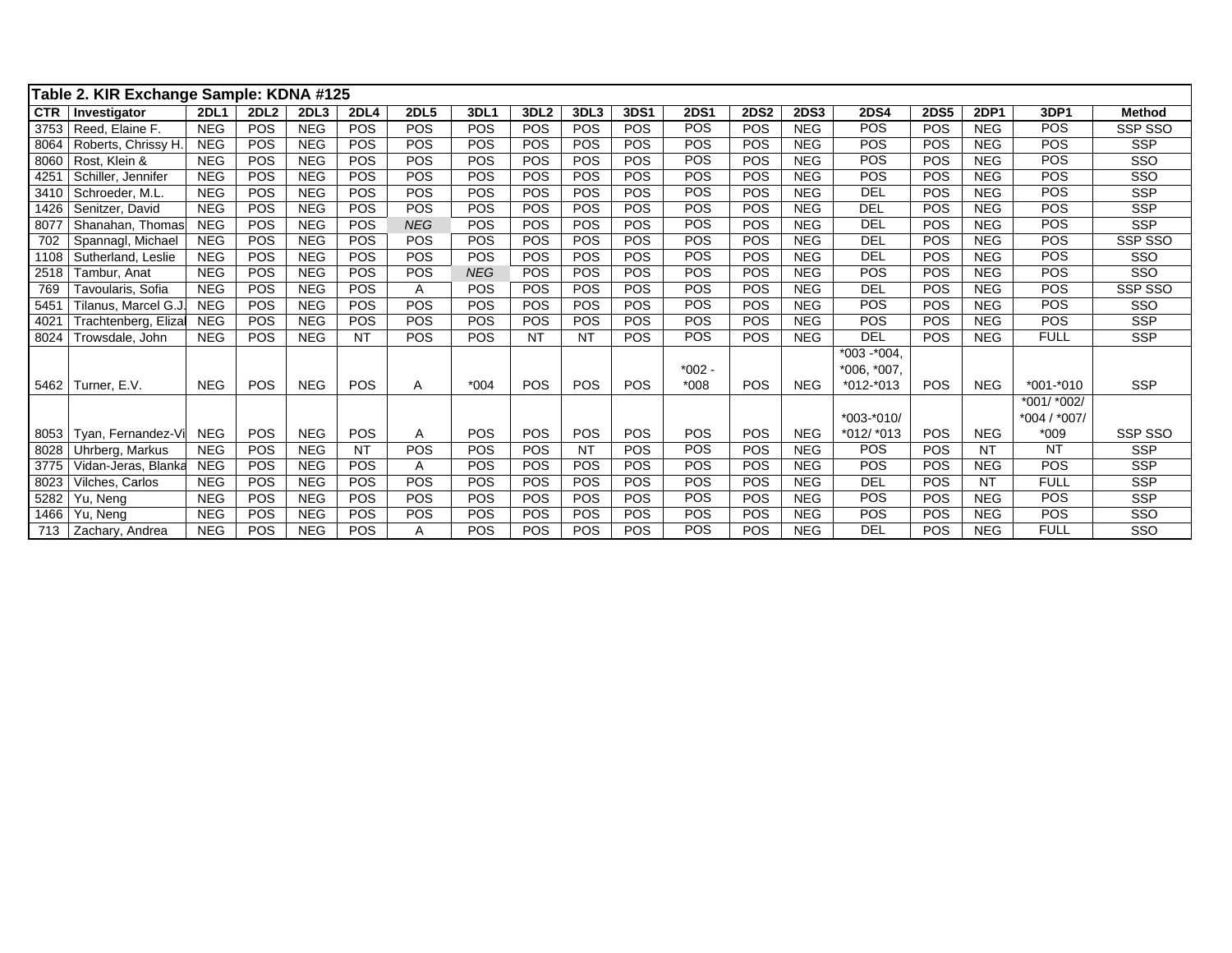|            | Table 3. KIR Exchange Sample: KDNA #126 |             |             |            |             |                |        |                  |            |            |             |             |             |             |             |             |            |                |
|------------|-----------------------------------------|-------------|-------------|------------|-------------|----------------|--------|------------------|------------|------------|-------------|-------------|-------------|-------------|-------------|-------------|------------|----------------|
| <b>CTR</b> | Investigator                            | <b>2DL1</b> | <b>2DL2</b> | 2DL3       | <b>2DL4</b> | <b>2DL5</b>    | 3DL1   | 3DL <sub>2</sub> | 3DL3       | 3DS1       | <b>2DS1</b> | <b>2DS2</b> | <b>2DS3</b> | <b>2DS4</b> | <b>2DS5</b> | <b>2DP1</b> | 3DP1       | <b>Method</b>  |
| 5488       | Adams, Sharon                           | <b>POS</b>  | <b>POS</b>  | POS        | POS         | $\overline{B}$ | POS    | POS              | <b>POS</b> | <b>NEG</b> | POS         | POS         | <b>NEG</b>  | DEL         | POS         | <b>POS</b>  | <b>DEL</b> | <b>SSP</b>     |
| 234        | Amador, Alexandra                       | POS         | POS         | POS        | POS         | POS            | POS    | POS              | POS        | <b>NEG</b> | POS         | POS         | <b>NEG</b>  | POS         | POS         | POS         | <b>POS</b> | SSO            |
| 16         | Askar, Medhat Z.                        | POS         | POS         | POS        | POS         | B              | POS    | POS              | POS        | <b>NEG</b> | POS         | POS         | <b>NEG</b>  | <b>DEL</b>  | POS         | POS         | <b>DEL</b> | SSP SSO        |
| 8073       | Bengtsson, Mats                         | POS         | POS         | POS        | POS         | POS            | POS    | POS              | POS        | <b>NEG</b> | POS         | POS         | <b>NEG</b>  | POS         | POS         | POS         | POS        | <b>SSP</b>     |
| 8038       | Cao, Kai                                | POS         | POS         | POS        | POS         | POS            | POS    | POS              | POS        | <b>NEG</b> | POS         | POS         | <b>NEG</b>  | POS         | POS         | POS         | POS        | SSO            |
| 8025       | Carrington, Martin &                    | POS         | POS         | POS        | POS         | POS            | POS    | POS              | POS        | <b>NEG</b> | POS         | POS         | <b>NEG</b>  | <b>DEL</b>  | POS         | <b>POS</b>  | <b>NT</b>  | <b>SSP</b>     |
|            |                                         |             |             |            |             | B*003/         |        |                  |            |            |             |             |             |             |             |             |            |                |
| 1461       | Cauwelier, Barbara                      | POS         | <b>POS</b>  | POS        | POS         | $*006$         | POS    | POS              | POS        | <b>NEG</b> | POS         | POS         | <b>NEG</b>  | <b>DEL</b>  | POS         | POS         | DEL        | <b>SSP</b>     |
| 774        | Cecka, J. Michael                       | POS         | POS         | <b>NEG</b> | POS         | POS            | POS    | <b>NEG</b>       | POS        | <b>NEG</b> | POS         | POS         | <b>NEG</b>  | <b>NEG</b>  | POS         | POS         | POS        | SSO            |
| 3224       | Chen, Dong-Feng                         | POS         | POS         | POS        | POS         | POS            | POS    | <b>POS</b>       | POS        | <b>NEG</b> | POS         | POS         | <b>NEG</b>  | <b>POS</b>  | POS         | <b>POS</b>  | POS        | <b>SSP SSO</b> |
|            |                                         |             |             |            |             |                |        |                  |            |            |             |             |             |             |             |             |            |                |
| 3632       | Colombe, Beth W.                        | POS         | POS         | POS        | POS         | B              | POS    | POS              | POS        | <b>NEG</b> | *002-*008   | POS         | <b>NEG</b>  | <b>DEL</b>  | POS         | POS         | <b>DEL</b> | <b>SSP</b>     |
| 189        | Crowe, Deborah                          | POS         | POS         | POS        | POS         | POS            | POS    | POS              | POS        | <b>NEG</b> | POS         | POS         | <b>NEG</b>  | POS         | POS         | POS         | POS        | SSP SSO        |
| 8039       | Davidson, Maurine                       | POS         | POS         | POS        | POS         | POS            | POS    | POS              | POS        | <b>NEG</b> | POS         | POS         | <b>NEG</b>  | POS         | POS         | POS         | POS        | SSO            |
| 124        | De Santis, Dianne                       | POS         | POS         | <b>NEG</b> | POS         | <b>NT</b>      | POS    | POS              | POS        | <b>POS</b> | POS         | POS         | <b>POS</b>  | <b>NEG</b>  | <b>NEG</b>  | <b>NT</b>   | <b>NT</b>  | <b>SSP</b>     |
|            |                                         |             |             |            |             | B*003/         |        |                  |            |            |             |             |             |             |             |             |            |                |
| 8031       | Dinauer, David                          | POS         | POS         | POS        | POS         | *00602         | POS    | POS              | POS        | <b>NEG</b> | POS         | POS         | <b>NEG</b>  | <b>DEL</b>  | POS         | POS         | <b>DEL</b> | <b>SSP</b>     |
| 705        | Ellis, Thomas                           | POS         | POS         | POS        | POS         | POS            | POS    | POS              | <b>POS</b> | <b>NEG</b> | POS         | POS         | <b>NEG</b>  | POS         | POS         | POS         | <b>POS</b> | SSO            |
| 8051       | Endres, Robert O.                       | POS         | POS         | POS        | POS         | B              | POS    | POS              | POS        | <b>NEG</b> | POS         | POS         | <b>NEG</b>  | <b>DEL</b>  | POS         | POS         | DEL        | <b>SSP</b>     |
|            |                                         |             |             | $*0010101$ |             |                |        |                  |            |            |             |             |             |             |             |             |            |                |
|            |                                         |             |             | $*006/$    |             |                |        |                  |            |            |             |             |             |             |             |             |            |                |
|            |                                         |             |             | *008N-     |             | B*003/         |        |                  |            |            |             |             |             |             |             |             |            |                |
| 2549       | Fagoaga, Omar                           | POS         | POS         | *009/ *011 | POS         | *00602         | POS    | <b>POS</b>       | POS        | <b>NEG</b> | POS         | POS         | <b>NEG</b>  | <b>DEL</b>  | POS         | POS         | DEL        | <b>SSP</b>     |
| 762        | Fischer, Gottfried                      | POS         | POS         | POS        | POS         | B              | POS    | POS              | POS        | <b>NEG</b> | POS         | POS         | <b>NEG</b>  | <b>DEL</b>  | POS         | POS         | <b>DEL</b> | SSP            |
| 8047       | Fuessel, Monika                         | POS         | POS         | POS        | POS         | POS            | POS    | POS              | POS        | <b>NEG</b> | POS         | POS         | <b>NEG</b>  | POS         | POS         | POS         | POS        | <b>SSP</b>     |
| 8026       | Gardiner, Clair M.                      | <b>POS</b>  | POS         | POS        | POS         | POS            | POS    | POS              | POS        | <b>NEG</b> | POS         | POS         | POS         | POS         | POS         | POS         | <b>NEG</b> | <b>SSP</b>     |
| 8040       | Gladman, Abji/Pellet/                   | POS         | POS         | POS        | POS         | POS            | POS    | POS              | <b>POS</b> | <b>NEG</b> | POS         | POS         | <b>NEG</b>  | POS         | POS         | POS         | POS        |                |
| 4985       | Graff, Ralph J.                         | POS         | POS         | POS        | POS         | A, B           | POS    | POS              | POS        | <b>NEG</b> | POS         | POS         | <b>NEG</b>  | POS         | POS         | POS         | POS        | <b>SSP</b>     |
| 8022       | Hedlund, Anna                           | POS         | POS         | POS        | POS         | B              | POS    | POS              | POS        | <b>NEG</b> | POS         | POS         | <b>NEG</b>  | POS         | POS         | POS         | POS        | <b>SSP</b>     |
|            |                                         |             |             |            |             |                |        |                  |            |            | $*0020101$  |             |             |             |             |             |            |                |
| 3808       | Hogan, Patrick                          | POS         | POS         | POS        | POS         | POS            | POS    | POS              | POS        | <b>NEG</b> | $*008$      | POS         | <b>NEG</b>  | <b>DEL</b>  | POS         | POS         | DEL        | <b>SSP</b>     |
| 5000       | Hsu, Susan H.                           | POS         | POS         | POS        | POS         | POS            | POS    | POS              | POS        | <b>NEG</b> | POS         | POS         | <b>NEG</b>  | <b>POS</b>  | POS         | POS         | <b>POS</b> | SSP SSO        |
| 2344       | Hurley, Hartzman&                       | POS         | POS         | POS        | POS         | B*003          | POS    | POS              | POS        | <b>NEG</b> | POS         | POS         | <b>NEG</b>  | <b>DEL</b>  | POS         | POS         | POS        | SSP SSO SBT    |
| 3261       | Iwaki, Yuichi                           | <b>POS</b>  | POS         | POS        | POS         | POS            | POS    | POS              | POS        | <b>NEG</b> | POS         | POS         | <b>NEG</b>  | POS         | POS         | POS         | POS        | <b>SSP</b>     |
| 8076       | Jaramillo, Gaitonde &                   | <b>POS</b>  | POS         | POS        | POS         | B              | POS    | POS              | POS        | <b>NEG</b> | POS         | POS         | <b>NEG</b>  | <b>DEL</b>  | POS         | POS         | POS        | SSP            |
| 8035       | Kanangat, Siva                          | POS         | POS         | POS        | POS         | POS            | POS    | POS              | POS        | <b>NEG</b> | POS         | POS         | <b>NEG</b>  | POS         | POS         | POS         | POS        | SSP SSO        |
| 8079       | Kashi, Zahra M.                         | POS         | POS         | POS        | POS         | POS            | POS    | POS              | POS        | <b>NEG</b> | POS         | POS         | <b>NEG</b>  | POS         | POS         | POS         | POS        | SSP SSO        |
| 4337       | Kim, Tai-Gyu                            | POS         | POS         | POS        | POS         | POS            | POS    | POS              | POS        | <b>NEG</b> | POS         | POS         | <b>NEG</b>  | POS         | POS         | POS         | POS        | <b>SSP</b>     |
| 8084       | Kimball, Pam                            | POS         | POS         | POS        | POS         | POS            | POS    | POS              | POS        | <b>NEG</b> | POS         | POS         | <b>NEG</b>  | POS         | POS         | POS         | POS        | <b>SSP</b>     |
| 8046       | Kusnierczyk, Piotr                      | POS         | POS         | POS        | POS         | POS            | POS    | POS              | POS        | <b>NEG</b> | POS         | POS         | <b>NEG</b>  | <b>DEL</b>  | POS         | POS         | POS        | <b>SSP</b>     |
| 8071       | Kwok, Janette                           | POS         | POS         | POS        | POS         | POS            | POS    | POS              | POS        | <b>NEG</b> | POS         | POS         | <b>NEG</b>  | POS         | POS         | POS         | POS        | SSO            |
| 791        | Lacelle, Chantale                       | POS         | POS         | POS        | POS         | B              | POS    | POS              | POS        | <b>NEG</b> | POS         | POS         | <b>NEG</b>  | <b>DEL</b>  | POS         | POS         | <b>DEL</b> | <b>SSP</b>     |
| 278        | Lee, Jar-How                            | POS         | POS         | POS        | POS         | POS            | POS    | POS              | POS        | <b>NEG</b> | POS         | POS         | <b>NEG</b>  | POS         | POS         | POS         | POS        | SSO            |
| 8069       | Maha, George                            | POS         | POS         | POS        | POS         | B              | POS    | POS              | POS        | <b>NEG</b> | POS         | POS         | <b>NEG</b>  | <b>DEL</b>  | POS         | POS         | <b>DEL</b> | <b>SSP</b>     |
| 8067       | Marino, Susana R.                       | POS         | POS         | POS        | POS         | POS            | POS    | POS              | POS        | <b>NEG</b> | POS         | POS         | <b>NEG</b>  | POS         | POS         | POS         | POS        | <b>SSP SSO</b> |
| 5142       | Marsh, Steven                           | POS         | POS         | POS        | POS         | POS            | *00401 | POS              | POS        | <b>NEG</b> | POS         | POS         | <b>NEG</b>  | POS         | POS         | POS         | $*003, -$  | <b>SSP</b>     |
| 733        | Mytilineos, Joannis                     | POS         | POS         | POS        | POS         | B              | POS    | POS              | POS        | <b>NEG</b> | POS         | POS         | <b>NEG</b>  | <b>DEL</b>  | POS         | POS         | POS        | SSP            |
| 5231       | Nelson, Karen                           | POS         | POS         | POS        | POS         | POS            | POS    | POS              | POS        | <b>NEG</b> | POS         | POS         | <b>NEG</b>  | POS         | POS         | POS         | POS        | SSO            |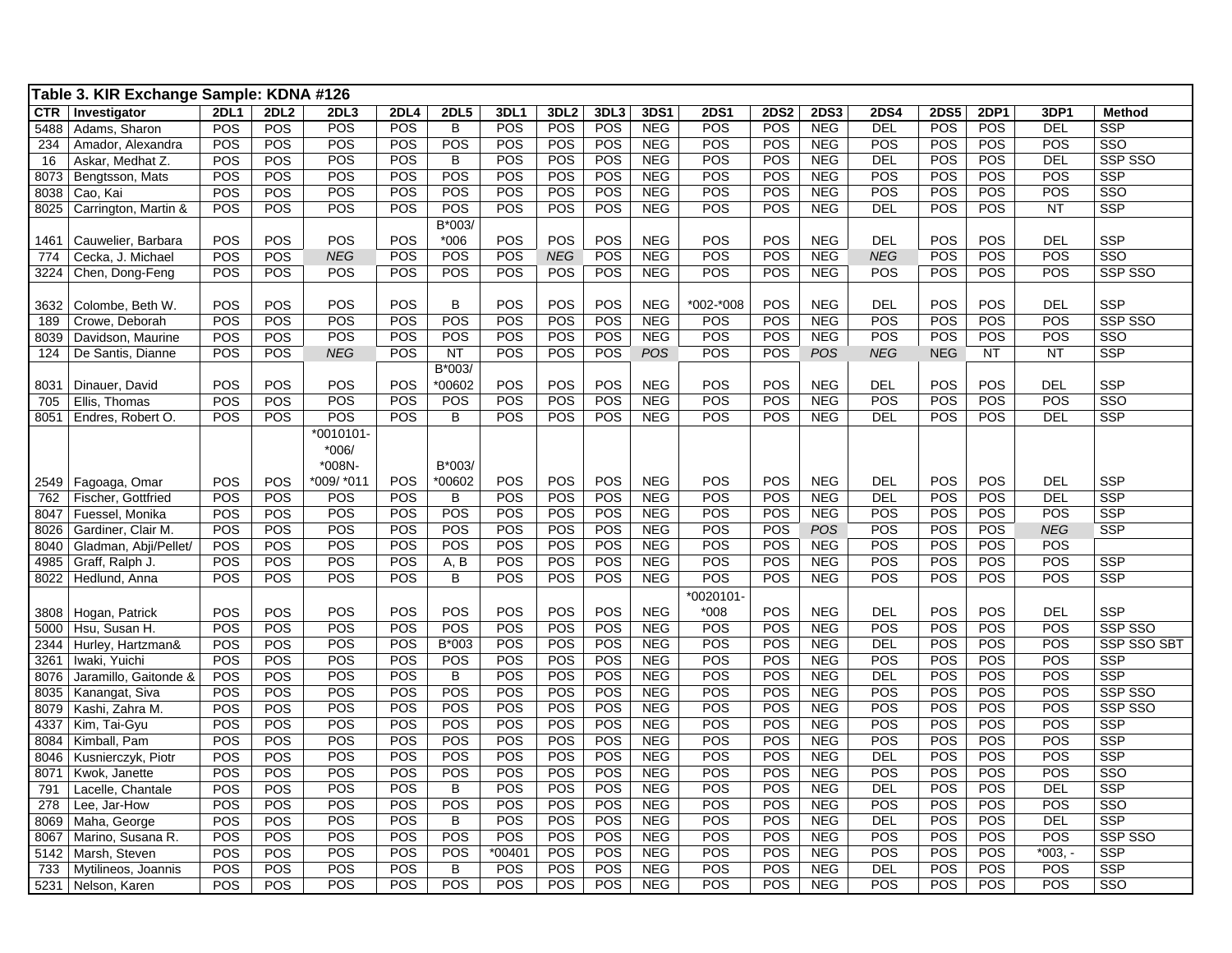|            | Table 3. KIR Exchange Sample: KDNA #126 |             |             |                  |             |             |        |            |            |            |             |             |             |             |             |             |             |               |
|------------|-----------------------------------------|-------------|-------------|------------------|-------------|-------------|--------|------------|------------|------------|-------------|-------------|-------------|-------------|-------------|-------------|-------------|---------------|
| <b>CTR</b> | Investigator                            | <b>2DL1</b> | <b>2DL2</b> | 2DL <sub>3</sub> | <b>2DL4</b> | <b>2DL5</b> | 3DL1   | 3DL2       | 3DL3       | 3DS1       | <b>2DS1</b> | <b>2DS2</b> | <b>2DS3</b> | <b>2DS4</b> | <b>2DS5</b> | <b>2DP1</b> | 3DP1        | <b>Method</b> |
| 8083       | Nikaein, Afzal                          | POS         | <b>POS</b>  | POS              | POS         | A, B        | POS    | POS        | POS        | <b>NEG</b> | $*002$      | POS         | <b>NEG</b>  | $*003$      | <b>POS</b>  | <b>POS</b>  | POS         | <b>SSP</b>    |
| 3966       | Permpikul, Vejbaesya                    | POS         | POS         | POS              | POS         | <b>POS</b>  | POS    | POS        | POS        | <b>NEG</b> | POS         | POS         | <b>NEG</b>  | POS         | POS         | POS         | POS         | <b>SSP</b>    |
| 8030       | Poulton, Kay                            | POS         | POS         | POS              | POS         | POS         | POS    | POS        | POS        | <b>NEG</b> | POS         | POS         | <b>NEG</b>  | POS         | POS         | POS         | POS         | SSO           |
| 8050       | Raja, Rajalingam                        | POS         | POS         | POS              | POS         | B           | POS    | POS        | POS        | <b>NEG</b> | POS         | POS         | <b>NEG</b>  | <b>DEL</b>  | POS         | POS         | <b>DEL</b>  | SSP           |
| 3753       | Reed, Elaine F.                         | POS         | POS         | POS              | POS         | POS         | POS    | POS        | POS        | <b>NEG</b> | POS         | <b>POS</b>  | <b>NEG</b>  | POS         | POS         | POS         | POS         | SSP SSO       |
| 8064       | Roberts, Chrissy H.                     | POS         | POS         | POS              | POS         | POS         | POS    | POS        | POS        | <b>NEG</b> | POS         | POS         | <b>NEG</b>  | POS         | POS         | POS         | POS         | <b>SSP</b>    |
| 8060       | Rost. Klein &                           | POS         | POS         | POS              | POS         | POS         | POS    | POS        | POS        | <b>NEG</b> | POS         | POS         | NEG         | POS         | POS         | POS         | POS         | SSO           |
| 4251       | Schiller, Jennifer                      | POS         | POS         | POS              | POS         | POS         | POS    | POS        | POS        | <b>NEG</b> | POS         | POS         | <b>NEG</b>  | POS         | POS         | POS         | POS         | SSO           |
| 3410       | Schroeder, M.L.                         | POS         | POS         | POS              | POS         | POS         | POS    | POS        | POS        | <b>NEG</b> | POS         | POS         | <b>NEG</b>  | <b>DEL</b>  | POS         | POS         | <b>DEL</b>  | SSP           |
| 1426       | Senitzer, David                         | POS         | POS         | POS              | POS         | POS         | POS    | POS        | POS        | <b>NEG</b> | POS         | POS         | <b>NEG</b>  | <b>DEL</b>  | POS         | POS         | POS         | <b>SSP</b>    |
| 8077       | Shanahan, Thomas                        | POS         | POS         | POS              | POS         | B           | POS    | POS        | POS        | <b>NEG</b> | POS         | POS         | <b>NEG</b>  | DEL         | POS         | POS         | POS         | <b>SSP</b>    |
| 702        | Spannagl, Michael                       | POS         | <b>NEG</b>  | POS              | POS         | POS         | POS    | POS        | POS        | <b>NEG</b> | <b>NEG</b>  | POS         | <b>NEG</b>  | DEL         | POS         | POS         | POS         | SSP SSO       |
| 1108       | Sutherland, Leslie                      | POS         | POS         | POS              | POS         | POS         | POS    | POS        | POS        | <b>NEG</b> | POS         | POS         | <b>NEG</b>  | <b>DEL</b>  | POS         | POS         | POS         | SSO           |
| 2518       | Tambur, Anat                            | POS         | POS         | POS              | <b>POS</b>  | POS         | POS    | POS        | POS        | <b>NEG</b> | POS         | <b>POS</b>  | <b>NEG</b>  | POS         | <b>POS</b>  | POS         | POS         | SSO           |
| 769        | Tavoularis, Sofia                       | POS         | POS         | POS              | POS         | B           | POS    | POS        | POS        | <b>NEG</b> | POS         | POS         | <b>NEG</b>  | <b>DEL</b>  | POS         | POS         | POS         | SSP SSO       |
| 5451       | Tilanus, Marcel G.J.                    | POS         | POS         | POS              | POS         | POS         | POS    | POS        | POS        | <b>NEG</b> | POS         | POS         | <b>NEG</b>  | POS         | POS         | POS         | POS         | SSO           |
| 4021       | Trachtenberg, Elizabet                  | POS         | POS         | POS              | POS         | POS         | POS    | POS        | POS        | <b>NEG</b> | POS         | POS         | <b>NEG</b>  | POS         | POS         | POS         | POS         | <b>SSP</b>    |
| 8024       | Trowsdale, John                         | POS         | $*004$      | POS              | <b>NT</b>   | <b>POS</b>  | POS    | <b>NT</b>  | <b>NT</b>  | <b>NEG</b> | <b>POS</b>  | POS         | <b>NEG</b>  | <b>DEL</b>  | $*003$      | <b>POS</b>  | <b>DEL</b>  | <b>SSP</b>    |
|            |                                         |             |             |                  |             |             |        |            |            |            |             |             |             | $*003-$     |             |             |             |               |
|            |                                         |             |             |                  |             |             |        |            |            |            |             |             |             | *004,*006.* |             |             |             |               |
|            |                                         |             |             |                  |             |             |        |            |            |            |             |             |             | 007,*012-   |             |             |             |               |
|            | 5462   Turner, E.V.                     | POS         | <b>POS</b>  | POS              | <b>POS</b>  | B           | $*004$ | <b>POS</b> | <b>POS</b> | <b>NEG</b> | *002-*008   | <b>POS</b>  | <b>NEG</b>  | $*013$      | POS         | <b>POS</b>  | POS         | <b>SSP</b>    |
|            |                                         |             |             |                  |             |             |        |            |            |            |             |             |             |             |             |             | *007/ *009, |               |
|            |                                         |             |             |                  |             |             |        |            |            |            |             |             |             |             |             |             | *003/ *005/ |               |
| 8053       | Tyan, Fernandez-Vina                    | POS         | <b>POS</b>  | POS              | POS         | B           | POS    | POS        | <b>POS</b> | <b>NEG</b> | POS         | POS         | <b>NEG</b>  | <b>NEG</b>  | <b>POS</b>  | POS         | $*006$      | SSP SSO       |
| 8028       | Uhrberg, Markus                         | POS         | POS         | POS              | <b>NT</b>   | POS         | POS    | POS        | <b>NT</b>  | <b>NEG</b> | POS         | <b>POS</b>  | <b>NEG</b>  | POS         | POS         | <b>NT</b>   | <b>NT</b>   | SSP           |
| 3775       | Vidan-Jeras, Blanka                     | POS         | POS         | POS              | POS         | POS         | POS    | POS        | POS        | <b>NEG</b> | POS         | POS         | <b>NEG</b>  | POS         | POS         | POS         | POS         | <b>SSP</b>    |
| 8023       | Vilches, Carlos                         | POS         | POS         | POS              | POS         | POS         | POS    | POS        | POS        | <b>NEG</b> | POS         | POS         | <b>NEG</b>  | <b>DEL</b>  | POS         | POS         | <b>DEL</b>  | <b>SSP</b>    |
| 5282       | Yu, Neng                                | POS         | POS         | POS              | POS         | POS         | POS    | POS        | POS        | <b>NEG</b> | POS         | POS         | <b>NEG</b>  | POS         | POS         | POS         | POS         | <b>SSP</b>    |
| 1466       | Yu, Neng                                | POS         | POS         | POS              | POS         | <b>POS</b>  | POS    | POS        | POS        | <b>NEG</b> | POS         | POS         | <b>NEG</b>  | POS         | POS         | POS         | POS         | SSO           |
| 713        | Zachary, Andrea                         | POS         | POS         | POS              | POS         | A,B         | POS    | POS        | POS        | <b>POS</b> | POS         | POS         | <b>NEG</b>  | <b>DEL</b>  | POS         | POS         | <b>DEL</b>  | SSO           |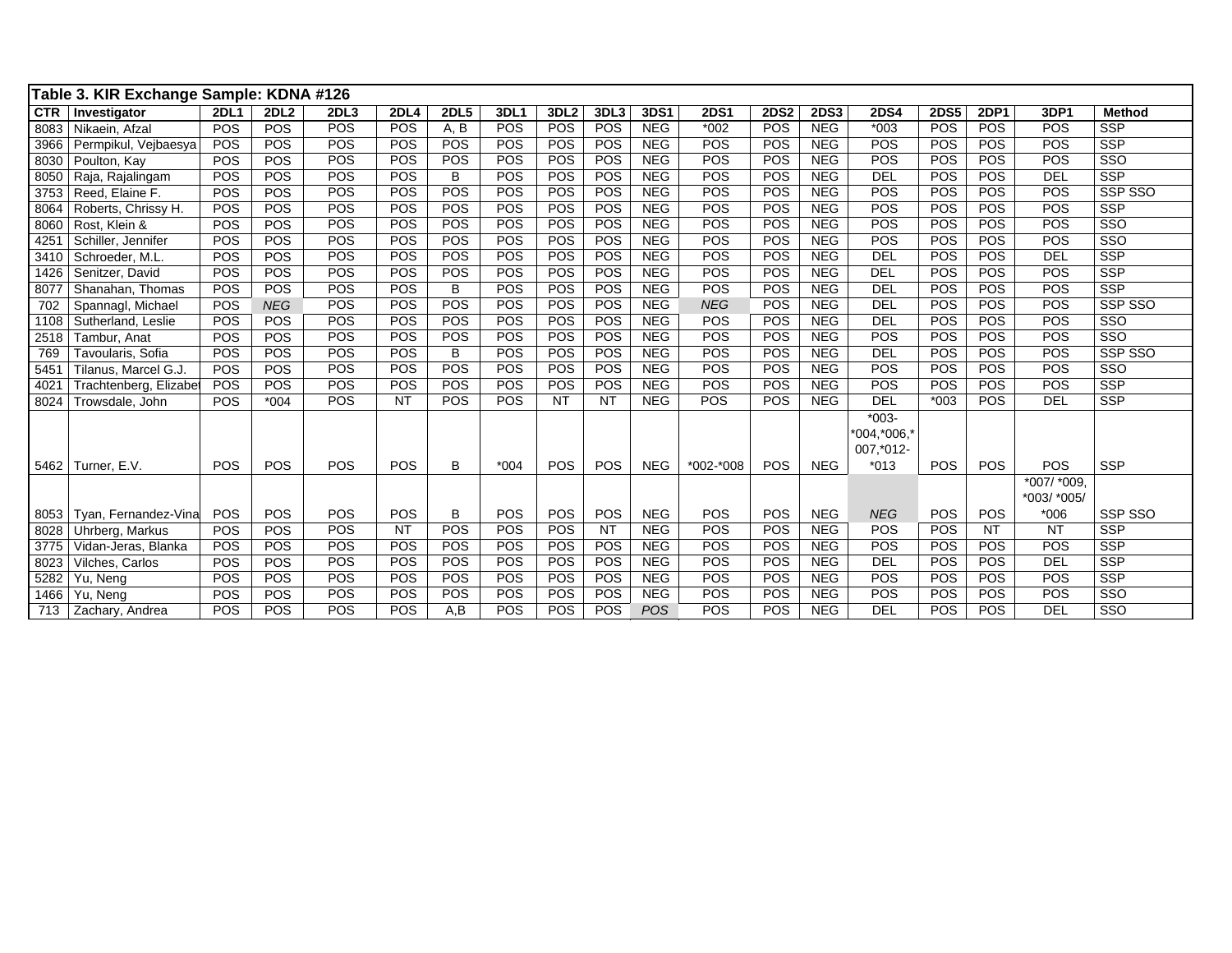|             | Table 4. KIR Exchange Sample: KDNA #127 |             |            |                          |             |                    |            |            |            |            |             |             |             |                          |                          |             |             |                    |
|-------------|-----------------------------------------|-------------|------------|--------------------------|-------------|--------------------|------------|------------|------------|------------|-------------|-------------|-------------|--------------------------|--------------------------|-------------|-------------|--------------------|
| CTR         | Investigator                            | <b>2DL1</b> | 2DL2       | 2DL3                     | <b>2DL4</b> | <b>2DL5</b>        | 3DL1       | 3DL2       | 3DL3       | 3DS1       | <b>2DS1</b> | <b>2DS2</b> | <b>2DS3</b> | <b>2DS4</b>              | <b>2DS5</b>              | <b>2DP1</b> | 3DP1        | <b>Method</b>      |
| 5488        | Adams, Sharon                           | POS         | POS        | <b>NEG</b>               | POS         | POS                | POS        | <b>POS</b> | POS        | POS        | POS         | POS         | POS         | <b>NEG</b>               | <b>NEG</b>               | POS         | POS         | SSP                |
| 234         | Amador, Alexandra                       | POS         | POS        | <b>NEG</b>               | POS         | POS                | POS        | POS        | <b>POS</b> | POS        | POS         | POS         | POS         | <b>NEG</b>               | <b>NEG</b>               | POS         | POS         | SSO                |
|             |                                         |             |            |                          |             |                    |            |            |            |            |             |             |             |                          |                          |             |             |                    |
| 16          | Askar, Medhat Z.                        | POS         | POS        | <b>NEG</b>               | POS         | A, B               | POS        | POS        | POS        | <b>POS</b> | POS         | POS         | POS         | <b>NEG</b>               | <b>NEG</b>               | POS         | FULL. DEL   | SSP SSO            |
| 8073        | Bengtsson, Mats                         | POS         | POS        | <b>NEG</b>               | POS         | POS                | POS        | POS        | POS        | POS        | POS         | POS         | POS         | <b>NEG</b>               | <b>NEG</b>               | POS         | POS         | <b>SSP</b>         |
| 8038        | Cao, Kai                                | POS         | POS        | <b>NEG</b>               | POS         | POS                | POS        | POS        | POS        | POS        | POS         | POS         | <b>POS</b>  | <b>NEG</b>               | <b>NEG</b>               | POS         | POS         | SSO                |
| 8025        | Carrington, Martin &                    | POS         | POS        | <b>NEG</b>               | POS         | POS                | POS        | POS        | POS        | POS        | POS         | POS         | <b>NEG</b>  | <b>NEG</b>               | <b>NEG</b>               | POS         | <b>NT</b>   | <b>SSP</b>         |
| 1461        | Cauwelier, Barbara                      | POS         | POS        | <b>NEG</b>               | POS         | POS                | POS        | POS        | POS        | POS        | POS         | POS         | POS         | <b>NEG</b>               | <b>NEG</b>               | POS         | POS         | <b>SSP</b>         |
| 774         | Cecka, J. Michael                       | POS         | POS        | <b>NEG</b>               | POS         | POS                | POS        | POS        | POS        | POS        | POS         | POS         | POS         | <b>NEG</b>               | <b>NEG</b>               | POS         | POS         | SSO                |
| 3224        | Chen, Dong-Feng                         | POS         | POS        | <b>NEG</b>               | POS         | POS                | POS        | POS        | POS        | POS        | POS         | POS         | POS         | <b>NEG</b>               | <b>NEG</b>               | POS         | POS         | SSP SSO            |
|             |                                         |             |            |                          |             |                    |            |            |            |            |             |             |             |                          |                          |             |             |                    |
| 3632        | Colombe, Beth W.                        | POS         | POS        | <b>NEG</b>               | POS         | A, B               | POS        | POS        | POS        | POS        | *002-*008   | POS         | POS         | <b>NEG</b>               | <b>NEG</b>               | <b>POS</b>  | FULL, DEL   | <b>SSP</b>         |
| 189         | Crowe, Deborah                          | POS         | POS        | <b>NEG</b>               | POS         | POS                | POS        | POS        | POS        | <b>POS</b> | POS         | POS         | POS         | <b>NEG</b>               | <b>NEG</b>               | POS         | POS         | SSP SSO            |
| 8039        | Davidson, Maurine                       | POS         | POS        | <b>NEG</b>               | POS         | POS                | POS        | POS        | POS        | <b>POS</b> | POS         | POS         | POS         | <b>NEG</b>               | <b>NEG</b>               | POS         | POS         | SSO                |
| 124         | De Santis, Dianne                       | <b>NEG</b>  | POS        | <b>NEG</b>               | POS         | <b>NT</b>          | POS        | POS        | POS        | POS        | POS         | POS         | <b>NEG</b>  | <b>POS</b>               | <b>POS</b>               | <b>NT</b>   | <b>NT</b>   | SSP                |
|             |                                         |             |            |                          |             |                    |            | POS        |            | POS        | POS         | POS         | POS         |                          |                          | POS         | FULL. DEL   | SSP                |
| 8031<br>705 | Dinauer, David                          | POS<br>POS  | POS<br>POS | <b>NEG</b><br><b>NEG</b> | POS<br>POS  | A, B<br><b>POS</b> | POS<br>POS | POS        | POS<br>POS | <b>POS</b> | <b>POS</b>  | POS         | POS         | <b>NEG</b><br><b>NEG</b> | <b>NEG</b><br><b>NEG</b> | POS         | <b>POS</b>  | SSO                |
| 8051        | Ellis, Thomas<br>Endres, Robert O.      | POS         | POS        | <b>NEG</b>               | POS         | AB                 | POS        | POS        | POS        | <b>POS</b> | POS         | POS         | POS         | <b>NEG</b>               | <b>NEG</b>               | POS         | FUL, DEL    | SSP                |
| 2549        | Fagoaga, Omar                           | POS         | POS        | <b>NEG</b>               | POS         | A, B               | POS        | POS        | POS        | <b>POS</b> | POS         | POS         | POS         | <b>NEG</b>               | <b>NEG</b>               | POS         | <b>FULL</b> | <b>SSP</b>         |
| 762         | Fischer, Gottfried                      | POS         | POS        | <b>NEG</b>               | POS         | POS                | POS        | POS        | POS        | POS        | POS         | POS         | POS         | <b>NEG</b>               | <b>NEG</b>               | POS         | POS         | <b>SSP</b>         |
| 8047        | Fuessel, Monika                         | POS         | POS        | <b>NEG</b>               | POS         | <b>POS</b>         | POS        | POS        | POS        | POS        | <b>POS</b>  | POS         | POS         | <b>NEG</b>               | <b>NEG</b>               | POS         | POS         | <b>SSP</b>         |
| 8026        | Gardiner, Clair M.                      | POS         | POS        | <b>NEG</b>               | POS         | POS                | POS        | POS        | POS        | POS        | POS         | POS         | <b>NEG</b>  | <b>NEG</b>               | <b>NEG</b>               | POS         | POS         | <b>SSP</b>         |
| 8040        | Gladman, Abji/Pellet/                   | POS         | POS        | <b>NEG</b>               | POS         | POS                | POS        | POS        | POS        | POS        | POS         | POS         | POS         | <b>NEG</b>               | <b>NEG</b>               | POS         | POS         |                    |
| 4985        | Graff, Ralph J.                         | POS         | POS        | <b>NEG</b>               | POS         | A,B                | POS        | POS        | POS        | POS        | POS         | POS         | POS         | <b>NEG</b>               | <b>NEG</b>               | POS         | POS         | <b>SSP</b>         |
| 8022        | Hedlund, Anna                           | POS         | POS        | <b>NEG</b>               | POS         | A, B               | POS        | POS        | POS        | POS        | POS         | POS         | POS         | <b>NEG</b>               | NEG                      | POS         | POS         | <b>SSP</b>         |
|             |                                         |             |            |                          |             |                    |            |            |            |            | *0020101-   |             |             |                          |                          |             |             |                    |
| 3808        | Hogan, Patrick                          | POS         | POS        | <b>NEG</b>               | POS         | A, B               | POS        | POS        | POS        | POS        | $*008$      | POS         | POS         | <b>NEG</b>               | <b>NEG</b>               | POS         | FULL, DEL   | SSP                |
| 5000        | Hsu, Susan H.                           | POS         | POS        | <b>NEG</b>               | POS         | POS                | POS        | POS        | POS        | POS        | POS         | POS         | POS         | <b>NEG</b>               | <b>NEG</b>               | POS         | POS         | SSP SSO            |
|             |                                         |             |            |                          |             | A*00501,           |            |            |            |            |             |             |             |                          |                          |             |             |                    |
| 2344        | Hurley, Hartzman&                       | POS         | POS        | <b>NEG</b>               | POS         | B*00201            | POS        | POS        | POS        | POS        | POS         | POS         | POS         | <b>NEG</b>               | <b>NEG</b>               | POS         | POS         | <b>SSP SSO SBT</b> |
| 3261        | Iwaki, Yuichi                           | POS         | POS        | <b>NEG</b>               | POS         | POS                | POS        | POS        | POS        | POS        | POS         | POS         | <b>NEG</b>  | <b>NEG</b>               | <b>NEG</b>               | POS         | POS         | <b>SSP</b>         |
| 8076        | Jaramillo, Gaitonde &                   | POS         | POS        | <b>NEG</b>               | POS         | A, B               | POS        | POS        | POS        | POS        | POS         | POS         | POS         | <b>NEG</b>               | <b>NEG</b>               | POS         | POS         | <b>SSP</b>         |
| 8035        | Kanangat, Siva                          | POS         | POS        | <b>NEG</b>               | POS         | POS                | POS        | POS        | POS        | POS        | POS         | POS         | POS         | <b>NEG</b>               | <b>NEG</b>               | POS         | POS         | SSP SSO            |
| 8079        | Kashi, Zahra M.                         | POS         | POS        | <b>NEG</b>               | POS         | POS                | POS        | POS        | POS        | <b>POS</b> | POS         | POS         | POS         | <b>NEG</b>               | <b>NEG</b>               | POS         | POS         | SSP SSO            |
| 4337        | Kim, Tai-Gyu                            | POS         | POS        | <b>NEG</b>               | POS         | POS                | POS        | POS        | POS        | POS        | POS         | POS         | POS         | <b>NEG</b>               | <b>NEG</b>               | POS         | POS         | <b>SSP</b>         |
| 8084        | Kimball, Pam                            | POS         | POS        | <b>NEG</b>               | POS         | POS                | POS        | POS        | POS        | POS        | POS         | POS         | POS         | <b>NEG</b>               | <b>NEG</b>               | POS         | POS         | <b>SSP</b>         |
| 8046        | Kusnierczyk, Piotr                      | POS         | POS        | <b>NEG</b>               | POS         | POS                | POS        | POS        | POS        | POS        | POS         | POS         | POS         | <b>NEG</b>               | <b>NEG</b>               | POS         | POS         | <b>SSP</b>         |
| 8071        | Kwok, Janette                           | POS         | POS        | <b>NEG</b>               | POS         | POS                | POS        | POS        | POS        | <b>POS</b> | POS         | POS         | POS         | <b>NEG</b>               | <b>NEG</b>               | POS         | POS         | SSO                |
|             |                                         |             |            |                          |             |                    |            |            |            |            |             |             |             |                          |                          |             |             |                    |
| 791         | Lacelle, Chantale                       | POS         | POS        | <b>NEG</b>               | POS         | A, B               | POS        | POS        | POS        | <b>POS</b> | POS         | POS         | POS         | <b>NEG</b>               | <b>NEG</b>               | POS         | FULL, DEL   | <b>SSP</b>         |
| 278         | Lee. Jar-How                            | POS         | POS        | <b>NEG</b>               | POS         | POS                | POS        | POS        | POS        | POS        | POS         | POS         | POS         | <b>NEG</b>               | <b>NEG</b>               | POS         | POS         | SSO                |
|             |                                         |             |            |                          |             |                    |            |            |            |            |             |             |             |                          |                          |             |             |                    |
| 8069        | Maha, George                            | POS         | POS        | <b>NEG</b>               | POS         | A, B               | POS        | POS        | POS        | POS        | POS         | POS         | <b>POS</b>  | <b>NEG</b>               | <b>NEG</b>               | POS         | FULL, DEL   | <b>SSP</b>         |
| 8067        | Marino, Susana R.                       | POS         | POS        | <b>NEG</b>               | POS         | <b>POS</b>         | POS        | POS        | POS        | POS        | <b>POS</b>  | POS         | POS         | <b>NEG</b>               | <b>NEG</b>               | POS         | <b>POS</b>  | SSP SSO            |
|             |                                         |             |            |                          |             |                    |            |            |            |            |             |             |             |                          |                          |             | *001/*002/* |                    |
| 5142        | Marsh, Steven                           | POS         | POS        | <b>NEG</b>               | POS         | POS                | POS        | POS        | POS        | POS        | POS         | POS         | POS         | <b>NEG</b>               | <b>NEG</b>               | POS         | 004, *003   | <b>SSP</b>         |
| 733         | Mytilineos, Joannis                     | POS         | POS        | <b>NEG</b>               | POS         | A, B               | POS        | POS        | POS        | POS        | POS         | POS         | POS         | <b>NEG</b>               | <b>NEG</b>               | POS         | POS         | SSP                |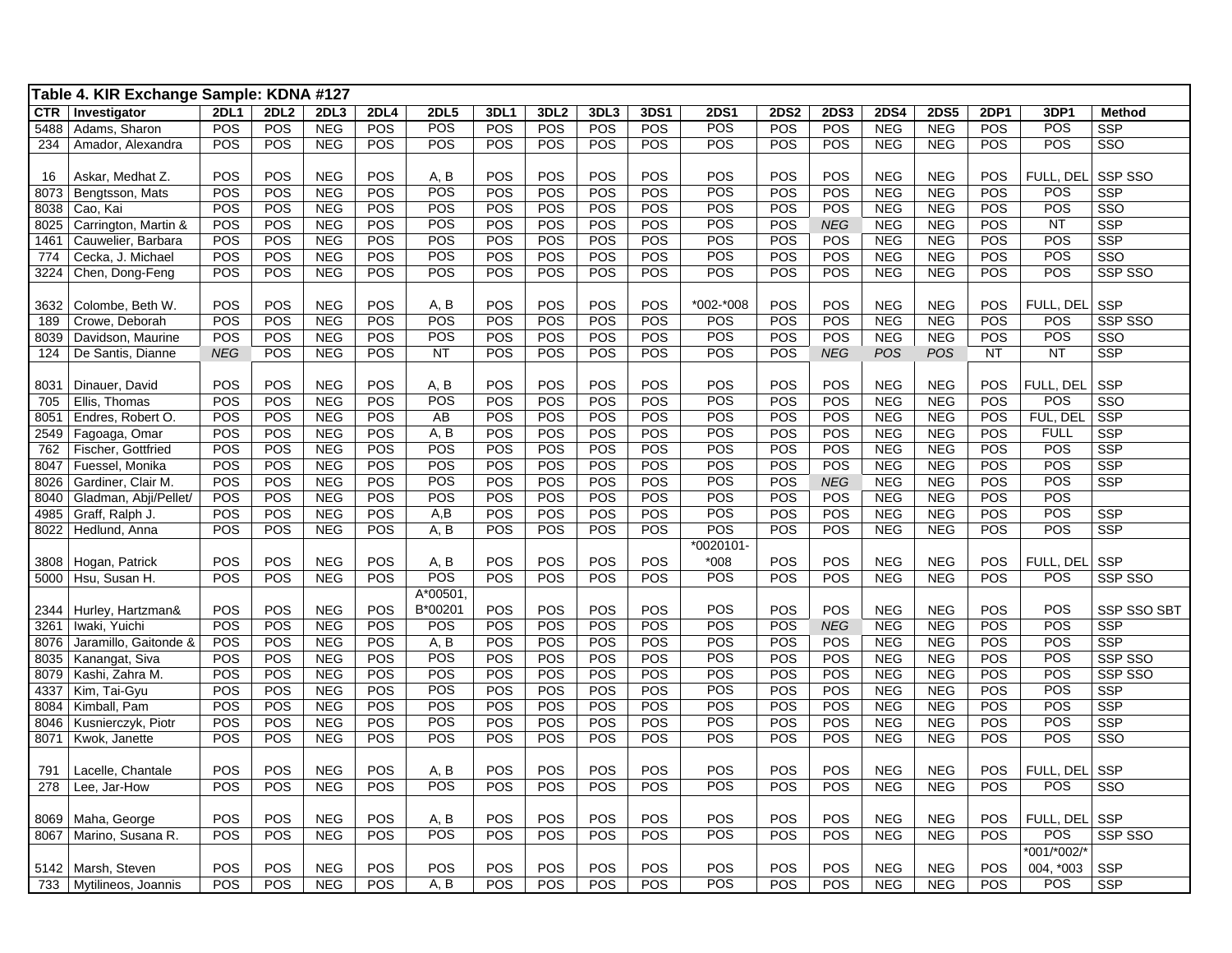|            | Table 4. KIR Exchange Sample: KDNA #127 |             |             |            |             |             |        |                  |            |      |             |             |             |             |             |             |               |                         |
|------------|-----------------------------------------|-------------|-------------|------------|-------------|-------------|--------|------------------|------------|------|-------------|-------------|-------------|-------------|-------------|-------------|---------------|-------------------------|
| <b>CTR</b> | Investigator                            | <b>2DL1</b> | <b>2DL2</b> | 2DL3       | <b>2DL4</b> | <b>2DL5</b> | 3DL1   | 3DL <sub>2</sub> | 3DL3       | 3DS1 | <b>2DS1</b> | <b>2DS2</b> | <b>2DS3</b> | <b>2DS4</b> | <b>2DS5</b> | <b>2DP1</b> | 3DP1          | <b>Method</b>           |
| 5231       | Nelson, Karen                           | POS         | POS         | <b>NEG</b> | POS         | POS         | POS    | <b>POS</b>       | POS        | POS  | POS         | POS         | POS         | <b>NEG</b>  | <b>NEG</b>  | <b>POS</b>  | POS           | SSO                     |
| 8083       | Nikaein, Afzal                          | POS         | POS         | <b>NEG</b> | POS         | A, B        | $*001$ | POS              | POS        | POS  | $*002$      | POS         | POS         | <b>NEG</b>  | <b>NEG</b>  | POS         | POS           | <b>SSP</b>              |
| 3966       | Permpikul, Vejbaesya                    | POS         | POS         | <b>NEG</b> | POS         | POS         | POS    | POS              | POS        | POS  | POS         | POS         | POS         | <b>NEG</b>  | <b>NEG</b>  | POS         | POS           | <b>SSP</b>              |
| 8030       | Poulton, Kay                            | POS         | POS         | <b>NEG</b> | POS         | POS         | POS    | POS              | POS        | POS  | POS         | POS         | POS         | <b>NEG</b>  | <b>NEG</b>  | POS         | POS           | SSO                     |
| 8050       | Raja, Rajalingam                        | POS         | POS         | <b>NEG</b> | POS         | A,B         | POS    | POS              | POS        | POS  | POS         | POS         | POS         | <b>NEG</b>  | <b>NEG</b>  | POS         | POS           | <b>SSP</b>              |
| 3753       | Reed, Elaine F.                         | POS         | POS         | <b>NEG</b> | POS         | POS         | POS    | POS              | POS        | POS  | POS         | POS         | POS         | <b>NEG</b>  | <b>NEG</b>  | POS         | POS           | SSP SSO                 |
| 8064       | Roberts, Chrissy H.                     | POS         | POS         | <b>NEG</b> | POS         | POS         | POS    | POS              | POS        | POS  | POS         | POS         | POS         | <b>NEG</b>  | <b>NEG</b>  | POS         | POS           | <b>SSP</b>              |
| 8060       | Rost. Klein &                           | POS         | POS         | <b>NEG</b> | POS         | POS         | POS    | POS              | POS        | POS  | POS         | POS         | POS         | <b>NEG</b>  | <b>NEG</b>  | POS         | POS           | SSO                     |
| 4251       | Schiller, Jennifer                      | POS         | POS         | NEG        | POS         | POS         | POS    | POS              | POS        | POS  | POS         | POS         | <b>POS</b>  | <b>NEG</b>  | <b>NEG</b>  | POS         | POS           | $\overline{\text{SSO}}$ |
| 3410       | Schroeder, M.L.                         | POS         | POS         | <b>NEG</b> | POS         | POS         | POS    | POS              | POS        | POS  | POS         | POS         | POS         | <b>NEG</b>  | <b>NEG</b>  | POS         | POS           | <b>SSP</b>              |
| 1426       | Senitzer, David                         | POS         | POS         | <b>NEG</b> | POS         | POS         | POS    | POS              | POS        | POS  | POS         | POS         | POS         | <b>NEG</b>  | <b>NEG</b>  | POS         | POS           | <b>SSP</b>              |
| 8077       | Shanahan, Thomas                        | POS         | POS         | <b>NEG</b> | POS         | A,B         | POS    | POS              | POS        | POS  | POS         | POS         | POS         | <b>NEG</b>  | <b>NEG</b>  | POS         | POS           | <b>SSP</b>              |
| 702        | Spannagl, Michael                       | POS         | POS         | <b>NEG</b> | POS         | POS         | POS    | POS              | POS        | POS  | POS         | POS         | POS         | <b>NEG</b>  | <b>NEG</b>  | POS         | POS           | SSP SSO                 |
| 1108       | Sutherland, Leslie                      | POS         | POS         | <b>NEG</b> | POS         | POS         | POS    | POS              | POS        | POS  | POS         | POS         | POS         | <b>NEG</b>  | <b>NEG</b>  | POS         | POS           | SSO                     |
| 2518       | Tambur, Anat                            | POS         | POS         | <b>NEG</b> | POS         | POS         | POS    | POS              | POS        | POS  | POS         | POS         | POS         | <b>NEG</b>  | <b>NEG</b>  | POS         | POS           | $\overline{\text{SSO}}$ |
| 769        | Tavoularis, Sofia                       | POS         | POS         | <b>NEG</b> | POS         | A, B        | POS    | POS              | POS        | POS  | POS         | POS         | POS         | <b>NEG</b>  | <b>NEG</b>  | POS         | POS           | SSP SSO                 |
| 545'       | Tilanus, Marcel G.J.                    | POS         | POS         | <b>NEG</b> | POS         | POS         | POS    | POS              | POS        | POS  | POS         | POS         | POS         | <b>NEG</b>  | <b>NEG</b>  | POS         | POS           | SSO                     |
| 4021       | Trachtenberg, Elizabet                  | POS         | POS         | <b>NEG</b> | POS         | POS         | POS    | POS              | POS        | POS  | POS         | POS         | POS         | <b>NEG</b>  | <b>NEG</b>  | POS         | POS           | <b>SSP</b>              |
|            |                                         |             |             |            |             |             |        |                  |            |      |             |             |             |             |             |             |               |                         |
| 8024       | Trowsdale, John                         | POS         | POS         | <b>NEG</b> | <b>NT</b>   | POS         | POS    | <b>NT</b>        | <b>NT</b>  | POS  | POS         | POS         | POS         | <b>NEG</b>  | <b>NEG</b>  | POS         | DEL. FULL     | <b>SSP</b>              |
| 5462       | Turner, E.V.                            | POS         | POS         | <b>NEG</b> | POS         | POS         | POS    | POS              | POS        | POS  | *002-*008   | POS         | POS         | <b>NEG</b>  | <b>NEG</b>  | POS         | POS           | <b>SSP</b>              |
| 8053       | Tyan, Fernandez-Vina                    | POS         | POS         | <b>NEG</b> | POS         | A, B        | POS    | POS              | POS        | POS  | <b>POS</b>  | POS         | POS         | <b>NEG</b>  | <b>NEG</b>  | POS         | <b>NEG</b>    | SSP SSO                 |
| 8028       | Uhrberg, Markus                         | POS         | POS         | <b>NEG</b> | <b>NT</b>   | POS         | POS    | POS              | <b>NT</b>  | POS  | POS         | POS         | POS         | <b>NEG</b>  | <b>NEG</b>  | <b>NT</b>   | <b>NT</b>     | SSP                     |
| 3775       | Vidan-Jeras, Blanka                     | POS         | POS         | <b>NEG</b> | POS         | <b>POS</b>  | POS    | POS              | POS        | POS  | <b>POS</b>  | POS         | POS         | <b>NEG</b>  | <b>NEG</b>  | <b>POS</b>  | POS           | <b>SSP</b>              |
|            |                                         |             |             |            |             |             |        |                  |            |      |             |             |             |             |             |             |               |                         |
| 8023       | Vilches, Carlos                         | POS         | POS         | <b>NEG</b> | POS         | POS         | POS    | POS              | <b>POS</b> | POS  | POS         | POS         | POS         | <b>NEG</b>  | <b>NEG</b>  | POS         | FULL, DEL     | <b>SSP</b>              |
| 5282       | Yu, Neng                                | POS         | POS         | <b>NEG</b> | POS         | POS         | POS    | POS              | POS        | POS  | POS         | POS         | POS         | <b>NEG</b>  | <b>NEG</b>  | POS         | POS           | <b>SSP</b>              |
| 1466       | Yu, Neng                                | POS         | POS         | <b>NEG</b> | POS         | POS         | POS    | POS              | POS        | POS  | POS         | POS         | POS         | <b>NEG</b>  | <b>NEG</b>  | <b>POS</b>  | POS           | SSO                     |
|            |                                         |             |             |            |             |             |        |                  |            |      |             |             |             |             |             |             |               |                         |
|            | 713 Zachary, Andrea                     | POS         | POS         | <b>NEG</b> | POS         | A, B        | POS    | POS              | <b>POS</b> | POS  | POS         | POS         | <b>POS</b>  | <b>NEG</b>  | <b>NEG</b>  | POS.        | FULL, DEL SSO |                         |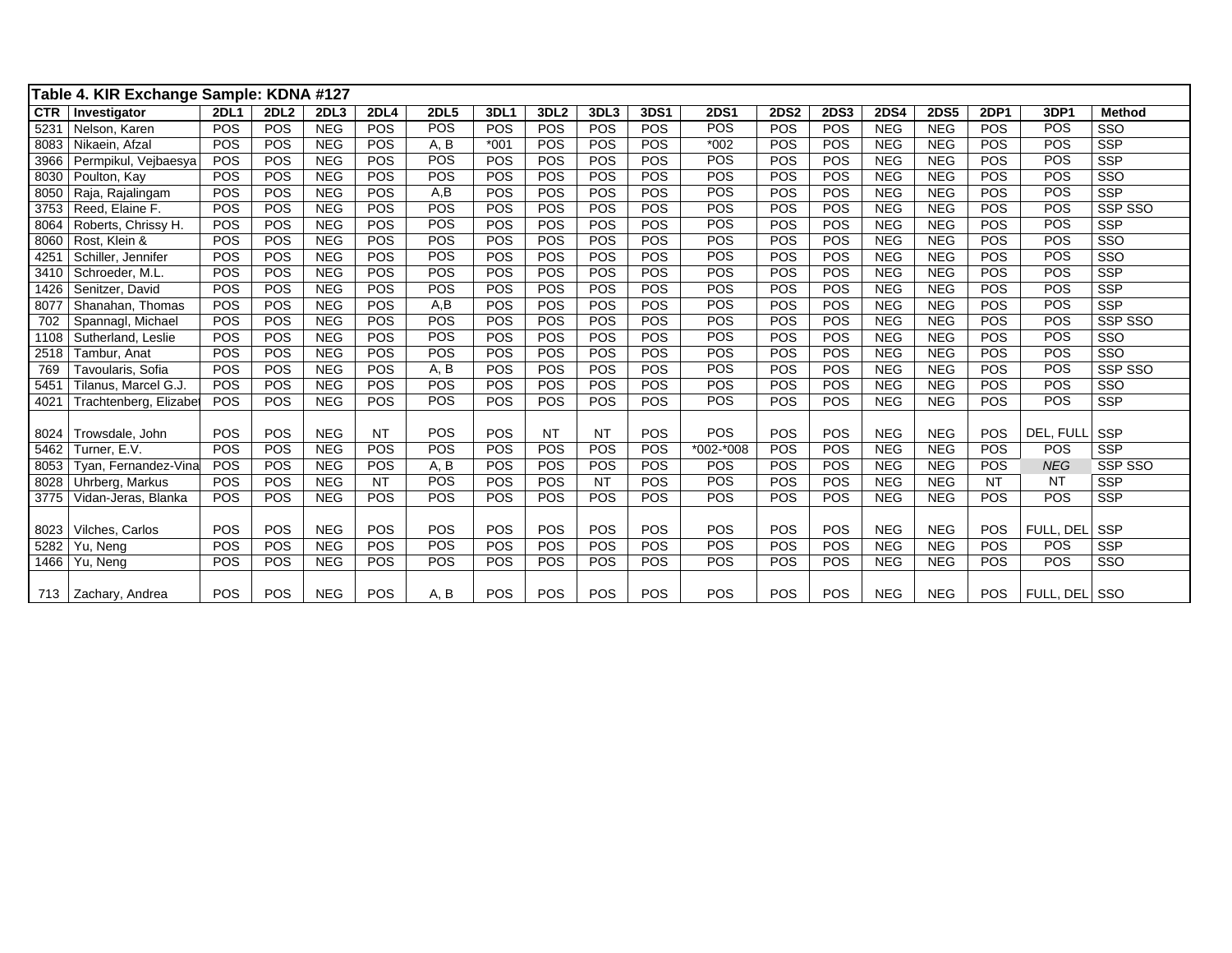|            | Table 5. KIR Exchange Sample: KDNA #128 |             |            |            |             |              |                     |                  |            |                  |             |             |                  |                  |             |             |                           |               |
|------------|-----------------------------------------|-------------|------------|------------|-------------|--------------|---------------------|------------------|------------|------------------|-------------|-------------|------------------|------------------|-------------|-------------|---------------------------|---------------|
| <b>CTR</b> | Investigator                            | <b>2DL1</b> | 2DL2       | 2DL3       | <b>2DL4</b> | <b>2DL5</b>  | 3DL1                | 3DL <sub>2</sub> | 3DL3       | 3DS <sup>1</sup> | <b>2DS1</b> | <b>2DS2</b> | <b>2DS3</b>      | <b>2DS4</b>      | <b>2DS5</b> | <b>2DP1</b> | 3DP1                      | <b>Method</b> |
| 5488       | Adams, Sharon                           | <b>POS</b>  | POS        | <b>NEG</b> | <b>POS</b>  | B            | POS                 | <b>POS</b>       | <b>POS</b> | <b>NEG</b>       | <b>NEG</b>  | <b>POS</b>  | <b>POS</b>       | $\overline{DEL}$ | <b>NEG</b>  | POS         | POS                       | <b>SSP</b>    |
| 234        | Amador, Alexandra                       | POS         | POS        | <b>NEG</b> | POS         | POS          | POS                 | POS              | POS        | <b>NEG</b>       | <b>NEG</b>  | POS         | POS              | POS              | NEG         | POS         | POS                       | SSO           |
| 16         | Askar, Medhat Z.                        | POS         | POS        | <b>NEG</b> | POS         | B            | POS                 | <b>POS</b>       | POS        | <b>NEG</b>       | <b>NEG</b>  | POS         | POS              | <b>DEL</b>       | <b>NEG</b>  | POS         | FULL, DEL                 | SSP SSO       |
| 8073       | Bengtsson, Mats                         | POS         | POS        | <b>NEG</b> | POS         | POS          | POS                 | POS              | POS        | <b>NEG</b>       | <b>NEG</b>  | POS         | POS              | POS              | <b>NEG</b>  | POS         | POS                       | SSP           |
| 8038       | Cao, Kai                                | POS         | POS        | <b>NEG</b> | POS         | POS          | POS                 | POS              | POS        | <b>NEG</b>       | <b>NEG</b>  | POS         | POS              | POS              | <b>NEG</b>  | POS         | POS                       | SSO           |
| 8025       | Carrington, Martin &                    | POS         | POS        | <b>NEG</b> | POS         | POS          | POS                 | POS              | POS        | <b>NEG</b>       | <b>NEG</b>  | POS         | POS              | DEL              | <b>NEG</b>  | POS         | NT                        | <b>SSP</b>    |
| 1461       | Cauwelier, Barbara                      | POS         | POS        | <b>NEG</b> | <b>POS</b>  | B            | POS                 | POS              | <b>POS</b> | <b>NEG</b>       | <b>NEG</b>  | POS         | POS              | DEL              | <b>NEG</b>  | POS         | POS                       | <b>SSP</b>    |
| 774        | Cecka, J. Michael                       | POS         | POS        | <b>NEG</b> | POS         | POS          | POS                 | POS              | POS        | <b>NEG</b>       | <b>NEG</b>  | POS         | POS              | POS              | <b>NEG</b>  | POS         | POS                       | SSO           |
| 3224       | Chen, Dong-Feng                         | POS         | POS        | <b>NEG</b> | POS         | POS          | POS                 | POS              | POS        | <b>NEG</b>       | <b>NEG</b>  | POS         | POS              | POS              | <b>NEG</b>  | POS         | POS                       | SSP SSO       |
| 3632       | Colombe, Beth W.                        | <b>POS</b>  | POS        | <b>NEG</b> | POS         | B            | POS                 | POS              | POS        | <b>NEG</b>       | <b>NEG</b>  | POS         | POS              | DEL              | <b>NEG</b>  | POS         | FULL, DEL                 | <b>SSP</b>    |
| 189        | Crowe, Deborah                          | POS         | POS        | <b>NEG</b> | POS         | B            | POS                 | POS              | POS        | <b>NEG</b>       | <b>NEG</b>  | POS         | POS              | DEL              | <b>NEG</b>  | POS         | FULL, DEL                 | SSP SSO       |
| 8039       | Davidson, Maurine                       | POS         | POS        | <b>NEG</b> | POS         | POS          | POS                 | POS              | POS        | <b>NEG</b>       | <b>NEG</b>  | POS         | POS              | POS              | <b>NEG</b>  | POS         | POS                       | SSO           |
| 124        | De Santis, Dianne                       | POS         | POS        | <b>POS</b> | POS         | <b>NT</b>    | POS                 | POS              | POS        | <b>NEG</b>       | <b>POS</b>  | POS         | <b>NEG</b>       | POS              | <b>POS</b>  | <b>NT</b>   | <b>NT</b>                 | <b>SSP</b>    |
| 8031       | Dinauer, David                          | <b>POS</b>  | POS        | <b>NEG</b> | POS         | В            | POS                 | POS              | <b>POS</b> | <b>NEG</b>       | <b>NEG</b>  | POS         | <b>POS</b>       | <b>DEL</b>       | <b>NEG</b>  | POS         | FULL, DEL                 | <b>SSP</b>    |
| 705        | Ellis, Thomas                           | POS         | POS        | <b>NEG</b> | POS         | POS          | POS                 | POS              | POS        | <b>NEG</b>       | <b>NEG</b>  | POS         | POS              | POS              | <b>NEG</b>  | POS         | POS                       | SSO           |
| 8051       | Endres, Robert O.                       | POS         | POS        | <b>NEG</b> | <b>POS</b>  | B            | POS                 | POS              | <b>POS</b> | <b>NEG</b>       | <b>NEG</b>  | POS         | POS              | DEL              | <b>NEG</b>  | POS         | FUL DEL                   | SSP           |
|            |                                         |             |            |            |             | B*002/ *004- |                     |                  |            |                  |             |             |                  |                  |             |             |                           |               |
|            |                                         |             |            |            |             | *00601/      |                     |                  |            |                  |             |             |                  |                  |             |             |                           |               |
| 2549       | Fagoaga, Omar                           | <b>POS</b>  | <b>POS</b> | <b>NEG</b> | <b>POS</b>  | *00603-*0130 | POS                 | <b>POS</b>       | <b>POS</b> | <b>NEG</b>       | <b>NEG</b>  | POS         | <b>POS</b>       | DEL              | <b>NEG</b>  | POS         | <b>FULL</b>               | <b>SSP</b>    |
| 762        | Fischer, Gottfried                      | POS         | POS        | POS        | POS         | В            | POS                 | PO <sub>S</sub>  | POS        | <b>NEG</b>       | <b>NEG</b>  | POS         | POS              | DEL              | <b>NEG</b>  | POS         | POS                       | <b>SSP</b>    |
| 8047       | Fuessel, Monika                         | POS         | POS        | <b>NEG</b> | POS         | POS          | POS                 | POS              | POS        | <b>NEG</b>       | <b>NEG</b>  | POS         | POS              | POS              | <b>NEG</b>  | POS         | POS                       | <b>SSP</b>    |
| 8026       | Gardiner, Clair M.                      | POS         | POS        | <b>NEG</b> | <b>NEG</b>  | POS          | POS                 | POS              | POS        | <b>NEG</b>       | <b>NEG</b>  | POS         | <b>NEG</b>       | POS              | NEG         | POS         | POS                       | <b>SSP</b>    |
| 8040       | Gladman, Abji/Pellet/                   | POS         | POS        | <b>NEG</b> | POS         | POS          | POS                 | POS              | POS        | <b>NEG</b>       | <b>NEG</b>  | POS         | POS              | POS              | <b>NEG</b>  | POS         | POS                       |               |
| 4985       | Graff, Ralph J.                         | <b>POS</b>  | POS        | <b>NEG</b> | POS         | B            | POS                 | POS              | <b>POS</b> | <b>NEG</b>       | <b>NEG</b>  | POS         | $\overline{POS}$ | POS              | <b>NEG</b>  | POS         | POS                       | <b>SSP</b>    |
| 8022       | Hedlund, Anna                           | POS         | POS        | <b>NEG</b> | POS         | B            | POS                 | POS              | POS        | <b>NEG</b>       | <b>NEG</b>  | POS         | POS              | POS              | <b>NEG</b>  | POS         | POS                       | SSP           |
| 3808       | Hogan, Patrick                          | POS         | POS        | <b>NEG</b> | POS         | B            | POS                 | POS              | POS        | <b>NEG</b>       | <b>NEG</b>  | POS         | POS              | DEL              | <b>NEG</b>  | POS         | FULL, DEL                 | <b>SSP</b>    |
| 5000       | Hsu, Susan H.                           | POS         | POS        | <b>NEG</b> | POS         | POS          | POS                 | <b>POS</b>       | POS        | <b>NEG</b>       | <b>NEG</b>  | POS         | POS              | <b>POS</b>       | <b>NEG</b>  | POS         | POS                       | SSP SSO       |
| 2344       | Hurley, Hartzman&                       | POS         | POS        | <b>NEG</b> | POS         | B*00201      | POS                 | POS              | POS        | <b>NEG</b>       | <b>NEG</b>  | POS         | POS              | <b>DEL</b>       | <b>NEG</b>  | POS         | POS                       | SSP SSO SBT   |
| 3261       | Iwaki, Yuichi                           | POS         | POS        | <b>NEG</b> | POS         | POS          | POS                 | POS              | POS        | <b>NEG</b>       | <b>NEG</b>  | POS         | POS              | <b>POS</b>       | <b>NEG</b>  | POS         | POS                       | <b>SSP</b>    |
| 8076       | Jaramillo, Gaitonde &                   | POS         | POS        | <b>NEG</b> | POS         | B            | POS                 | POS              | <b>POS</b> | <b>NEG</b>       | <b>NEG</b>  | POS         | $\overline{POS}$ | DEL              | <b>NEG</b>  | POS         | $\overline{POS}$          | <b>SSP</b>    |
| 8035       | Kanangat, Siva                          | POS         | POS        | <b>NEG</b> | POS         | POS          | POS                 | <b>POS</b>       | POS        | <b>NEG</b>       | <b>NEG</b>  | POS         | POS              | POS              | <b>NEG</b>  | POS         | POS                       | SSP SSO       |
| 8079       | Kashi, Zahra M.                         | POS         | POS        | <b>NEG</b> | POS         | POS          | POS                 | POS              | POS        | <b>NEG</b>       | <b>NEG</b>  | POS         | POS              | POS              | <b>NEG</b>  | POS         | POS                       | SSP SSO       |
| 4337       | Kim, Tai-Gyu                            | POS         | <b>POS</b> | <b>NEG</b> | POS         | POS          | POS                 | <b>POS</b>       | POS        | <b>NEG</b>       | <b>NEG</b>  | POS         | POS              | POS              | <b>NEG</b>  | POS         | POS                       | <b>SSP</b>    |
| 8084       | Kimball, Pam                            | POS         | POS        | <b>NEG</b> | POS         | POS          | POS                 | <b>POS</b>       | POS        | <b>NEG</b>       | <b>NEG</b>  | POS         | POS              | POS              | <b>NEG</b>  | POS         | POS                       | <b>SSP</b>    |
| 8046       | Kusnierczyk, Piotr                      | POS         | POS        | <b>NEG</b> | POS         | POS          | POS                 | <b>POS</b>       | POS        | <b>NEG</b>       | <b>NEG</b>  | POS         | POS              | DEL              | <b>NEG</b>  | POS         | POS                       | <b>SSP</b>    |
| 8071       | Kwok, Janette                           | POS         | POS        | <b>NEG</b> | POS         | POS          | POS                 | POS              | POS        | <b>NEG</b>       | <b>NEG</b>  | POS         | POS              | POS              | <b>NEG</b>  | POS         | POS                       | SSO           |
| 791        | Lacelle, Chantale                       | <b>POS</b>  | POS        | <b>NEG</b> | POS         | B            | POS                 | <b>POS</b>       | POS        | <b>NEG</b>       | <b>NEG</b>  | POS         | POS              | DEL              | <b>NEG</b>  | POS         | FULL, DEL                 | <b>SSP</b>    |
| 278        | Lee, Jar-How                            | POS         | POS        | <b>NEG</b> | POS         | POS          | POS                 | <b>POS</b>       | POS        | <b>NEG</b>       | <b>NEG</b>  | POS         | POS              | POS              | <b>NEG</b>  | POS         | POS                       | SSO           |
| 8069       | Maha, George                            | POS         | POS        | <b>NEG</b> | POS         | B            | POS                 | <b>POS</b>       | POS        | <b>NEG</b>       | <b>NEG</b>  | POS         | POS              | DEL              | <b>NEG</b>  | POS         | FULL, DEL                 | <b>SSP</b>    |
| 8067       | Marino, Susana R.                       | POS         | POS        | <b>NEG</b> | POS         | POS          | POS                 | <b>POS</b>       | POS        | <b>NEG</b>       | <b>NEG</b>  | POS         | POS              | POS              | <b>NEG</b>  | POS         | POS                       | SSP SSO       |
| 5142       | Marsh, Steven                           | POS         | POS        | <b>NEG</b> | POS         | POS          | $*00101.$<br>*00701 | <b>POS</b>       | POS        | <b>NEG</b>       | <b>NEG</b>  | POS         | *00103           | POS              | <b>NEG</b>  | POS         | *001/ *002/<br>*004, *003 | SSP           |
| 733        | Mytilineos, Joannis                     | POS         | POS        | <b>NEG</b> | POS         | B            | POS                 | POS              | POS        | <b>NEG</b>       | <b>NEG</b>  | POS         | <b>POS</b>       | <b>DEL</b>       | <b>NEG</b>  | POS         | <b>POS</b>                | <b>SSP</b>    |
| 5231       | Nelson, Karen                           | POS         | POS        | <b>NEG</b> | POS         | POS          | POS                 | <b>POS</b>       | POS        | <b>NEG</b>       | <b>NEG</b>  | POS         | POS              | POS              | <b>NEG</b>  | POS         | POS                       | SSO           |
| 8083       | Nikaein, Afzal                          | POS         | POS        | <b>NEG</b> | POS         | B            | $*001$              | POS              | POS        | <b>NEG</b>       | <b>NEG</b>  | POS         | POS              | $*003$           | <b>NEG</b>  | POS         | POS                       | SSP           |
|            | Permpikul, Vejbaesya                    | POS         | POS        | <b>NEG</b> | POS         | POS          | POS                 | POS              | POS        | <b>NEG</b>       | <b>NEG</b>  | POS         | POS              | POS              | <b>NEG</b>  | POS         | POS                       | SSP           |
| 3966       |                                         | POS         | POS        | <b>NEG</b> | POS         | POS          | POS                 | POS              | POS        | <b>NEG</b>       | <b>NEG</b>  | POS         | POS              | POS              | <b>NEG</b>  | POS         | POS                       | SSO           |
| 8030       | Poulton, Kay                            |             |            |            |             |              |                     |                  |            |                  |             |             |                  |                  |             |             |                           |               |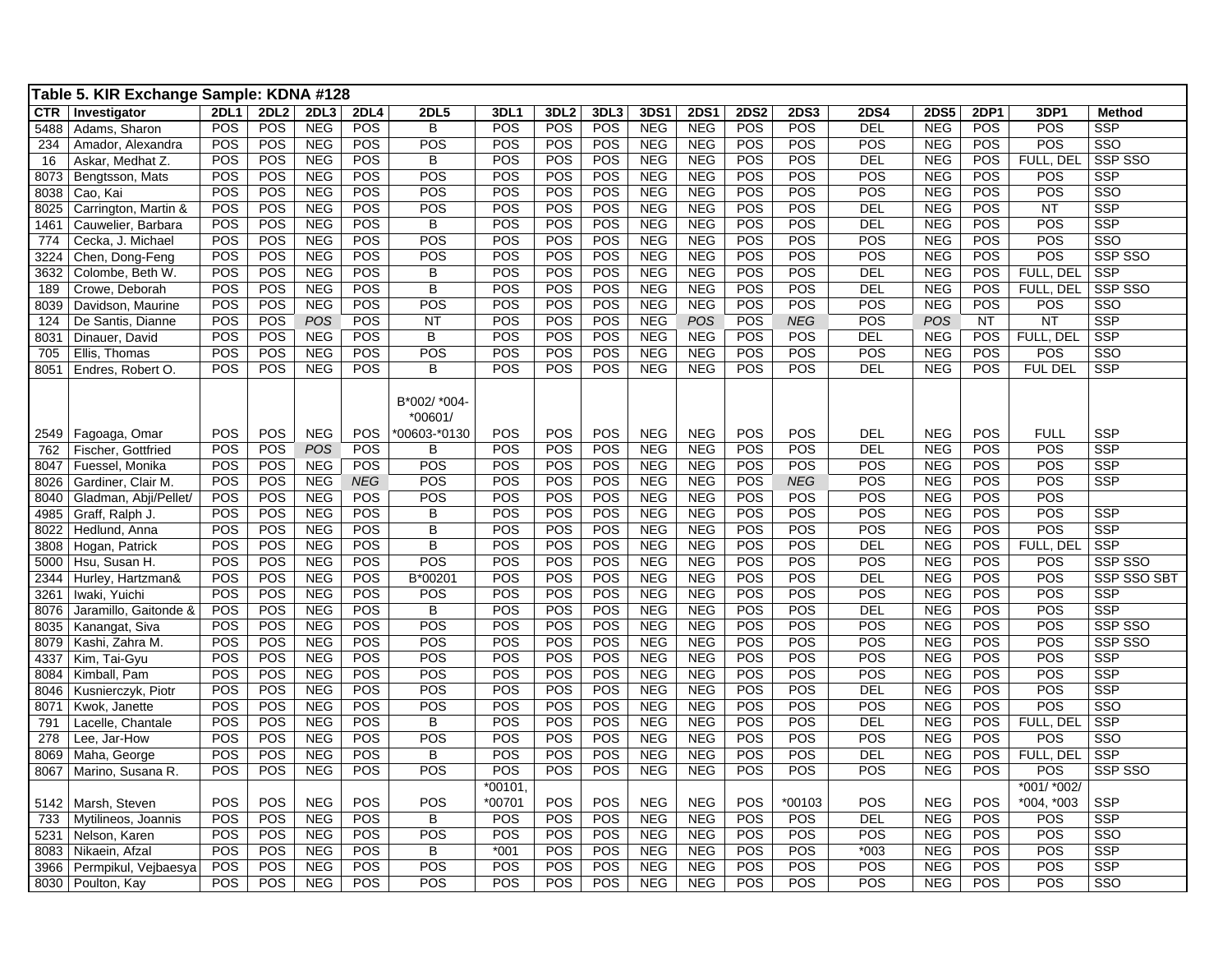|            | Table 5. KIR Exchange Sample: KDNA #128 |             |             |            |             |             |            |                  |                  |            |             |             |             |                |             |             |            |               |
|------------|-----------------------------------------|-------------|-------------|------------|-------------|-------------|------------|------------------|------------------|------------|-------------|-------------|-------------|----------------|-------------|-------------|------------|---------------|
| <b>CTR</b> | Investigator                            | <b>2DL1</b> | <b>2DL2</b> | 2DL3       | <b>2DL4</b> | <b>2DL5</b> | 3DL1       | 3DL <sub>2</sub> | 3DL <sub>3</sub> | 3DS1       | <b>2DS1</b> | <b>2DS2</b> | <b>2DS3</b> | <b>2DS4</b>    | <b>2DS5</b> | <b>2DP1</b> | 3DP1       | <b>Method</b> |
| 8050       | Raja, Rajalingam                        | POS         | <b>POS</b>  | <b>NEG</b> | <b>POS</b>  | В           | POS        | <b>POS</b>       | <b>POS</b>       | <b>NEG</b> | <b>NEG</b>  | <b>POS</b>  | POS         | <b>DEL</b>     | <b>NEG</b>  | <b>POS</b>  | POS        | <b>SSP</b>    |
| 3753       | Reed, Elaine F.                         | POS         | POS         | <b>NEG</b> | <b>POS</b>  | POS         | POS        | POS              | <b>POS</b>       | <b>NEG</b> | <b>NEG</b>  | POS         | <b>POS</b>  | <b>POS</b>     | <b>NEG</b>  | <b>POS</b>  | <b>POS</b> | SSP SSO       |
| 8064       | Roberts, Chrissy H.                     | POS         | <b>POS</b>  | <b>NEG</b> | POS         | POS         | <b>POS</b> | POS              | <b>POS</b>       | <b>NEG</b> | <b>NEG</b>  | <b>POS</b>  | <b>POS</b>  | POS            | <b>NEG</b>  | <b>POS</b>  | POS        | <b>SSP</b>    |
| 8060       | Rost, Klein &                           | <b>POS</b>  | POS         | <b>NEG</b> | POS         | <b>POS</b>  | POS        | POS              | <b>POS</b>       | <b>NEG</b> | <b>NEG</b>  | <b>POS</b>  | <b>POS</b>  | <b>POS</b>     | <b>NEG</b>  | <b>POS</b>  | <b>POS</b> | SSO           |
| 4251       | Schiller, Jennifer                      | POS         | <b>POS</b>  | <b>NEG</b> | POS         | <b>POS</b>  | <b>POS</b> | POS              | <b>POS</b>       | <b>NEG</b> | <b>NEG</b>  | <b>POS</b>  | <b>POS</b>  | <b>POS</b>     | <b>NEG</b>  | <b>POS</b>  | <b>POS</b> | SSO           |
| 3410       | Schroeder, M.L.                         | POS         | POS         | <b>NEG</b> | POS         | В           | POS        | <b>POS</b>       | <b>POS</b>       | <b>NEG</b> | <b>NEG</b>  | POS         | <b>POS</b>  | <b>DEL</b>     | <b>NEG</b>  | <b>POS</b>  | POS        | <b>SSP</b>    |
| 1426       | Senitzer, David                         | POS         | <b>POS</b>  | <b>NEG</b> | POS         | POS         | POS        | POS              | <b>POS</b>       | <b>NEG</b> | <b>NEG</b>  | POS         | <b>POS</b>  | <b>DEL</b>     | <b>NEG</b>  | <b>POS</b>  | POS        | <b>SSP</b>    |
| 8077       | Shanahan, Thomas                        | <b>POS</b>  | <b>POS</b>  | <b>NEG</b> | POS         | B           | POS        | <b>POS</b>       | <b>POS</b>       | <b>NEG</b> | <b>NEG</b>  | POS         | <b>POS</b>  | <b>DEL</b>     | <b>NEG</b>  | <b>POS</b>  | <b>POS</b> | <b>SSP</b>    |
| 702        | Spannagl, Michael                       | POS         | POS         | <b>NEG</b> | POS         | POS         | POS        | <b>POS</b>       | <b>POS</b>       | <b>NEG</b> | <b>NEG</b>  | <b>POS</b>  | <b>POS</b>  | <b>DEL</b>     | <b>NEG</b>  | <b>POS</b>  | POS        | SSP SSO       |
| 1108       | Sutherland, Leslie                      | <b>POS</b>  | <b>POS</b>  | <b>NEG</b> | <b>POS</b>  | <b>POS</b>  | <b>POS</b> | <b>POS</b>       | <b>POS</b>       | <b>NEG</b> | <b>NEG</b>  | <b>POS</b>  | <b>POS</b>  | <b>DEL</b>     | <b>NEG</b>  | <b>POS</b>  | <b>POS</b> | <b>SSO</b>    |
| 2518       | Tambur, Anat                            | POS         | <b>POS</b>  | <b>NEG</b> | POS         | <b>POS</b>  | POS        | POS              | <b>POS</b>       | <b>NEG</b> | <b>NEG</b>  | POS         | <b>POS</b>  | <b>POS</b>     | <b>NEG</b>  | <b>POS</b>  | <b>POS</b> | SSO           |
| 769        | Tavoularis, Sofia                       | POS         | POS         | <b>NEG</b> | POS         | B           | POS        | POS              | POS              | <b>NEG</b> | <b>NEG</b>  | POS         | <b>POS</b>  | <b>DEL</b>     | <b>NEG</b>  | <b>POS</b>  | POS        | SSP SSO       |
| 5451       | Tilanus, Marcel G.J.                    | <b>POS</b>  | POS         | <b>NEG</b> | <b>POS</b>  | POS         | POS        | POS              | <b>POS</b>       | <b>NEG</b> | <b>NEG</b>  | POS         | <b>POS</b>  | <b>POS</b>     | <b>NEG</b>  | <b>POS</b>  | POS        | SSO           |
| 4021       | Trachtenberg, Elizabet                  | <b>POS</b>  | <b>POS</b>  | <b>NEG</b> | POS         | <b>POS</b>  | <b>POS</b> | <b>POS</b>       | <b>POS</b>       | <b>NEG</b> | <b>NEG</b>  | <b>POS</b>  | <b>POS</b>  | <b>POS</b>     | <b>NEG</b>  | <b>POS</b>  | POS        | <b>SSP</b>    |
| 8024       | Trowsdale, John                         | <b>POS</b>  | POS         | <b>NEG</b> | <b>NT</b>   | <b>POS</b>  | POS        | <b>NT</b>        | <b>NT</b>        | <b>NEG</b> | <b>NEG</b>  | <b>POS</b>  | <b>POS</b>  | <b>DEL</b>     | <b>NEG</b>  | <b>POS</b>  | DEL, FULL  | <b>SSP</b>    |
|            |                                         |             |             |            |             |             |            |                  |                  |            |             |             |             | $*003 - *010/$ |             |             |            |               |
| 5462       | Turner, E.V.                            | POS         | <b>POS</b>  | <b>NEG</b> | <b>POS</b>  | B           | POS        | <b>POS</b>       | <b>POS</b>       | <b>NEG</b> | <b>NEG</b>  | <b>POS</b>  | POS         | *012/ *013     | <b>NEG</b>  | <b>POS</b>  | POS        | <b>SSP</b>    |
| 8053       | Tyan, Fernandez-Vina                    | <b>POS</b>  | <b>POS</b>  | $*010$     | POS         | B           | <b>POS</b> | POS              | <b>POS</b>       | <b>NEG</b> | <b>NEG</b>  | <b>POS</b>  | <b>POS</b>  | <b>NEG</b>     | <b>NEG</b>  | <b>POS</b>  | <b>NEG</b> | SSP SSO       |
| 8028       | Uhrberg, Markus                         | <b>POS</b>  | <b>POS</b>  | <b>NEG</b> | <b>NT</b>   | POS         | POS        | <b>POS</b>       | <b>NT</b>        | <b>NEG</b> | <b>NEG</b>  | <b>POS</b>  | <b>POS</b>  | <b>POS</b>     | <b>NEG</b>  | <b>NT</b>   | NT         | <b>SSP</b>    |
| 3775       | Vidan-Jeras, Blanka                     | <b>POS</b>  | <b>POS</b>  | <b>NEG</b> | POS         | <b>POS</b>  | <b>POS</b> | <b>POS</b>       | <b>POS</b>       | <b>NEG</b> | <b>NEG</b>  | <b>POS</b>  | <b>POS</b>  | <b>POS</b>     | <b>NEG</b>  | <b>POS</b>  | POS        | <b>SSP</b>    |
| 8023       | Vilches, Carlos                         | <b>POS</b>  | <b>POS</b>  | <b>NEG</b> | POS         | POS         | POS        | POS              | <b>POS</b>       | <b>NEG</b> | <b>NEG</b>  | POS         | <b>POS</b>  | <b>DEL</b>     | <b>NEG</b>  | <b>POS</b>  | FULL, DEL  | <b>SSP</b>    |
| 5282       | Yu, Neng                                | <b>POS</b>  | <b>POS</b>  | <b>NEG</b> | POS         | <b>POS</b>  | POS        | <b>POS</b>       | <b>POS</b>       | <b>NEG</b> | <b>NEG</b>  | POS         | <b>POS</b>  | <b>POS</b>     | <b>NEG</b>  | <b>POS</b>  | <b>POS</b> | <b>SSP</b>    |
| 1466       | Yu, Neng                                | POS         | <b>POS</b>  | <b>NEG</b> | POS         | <b>POS</b>  | POS        | <b>POS</b>       | <b>POS</b>       | <b>NEG</b> | <b>NEG</b>  | POS         | <b>POS</b>  | POS            | <b>NEG</b>  | <b>POS</b>  | <b>POS</b> | SSO           |
| 713        | Zachary, Andrea                         | POS         | <b>POS</b>  | <b>NEG</b> | <b>POS</b>  | B           | POS        | <b>POS</b>       | <b>POS</b>       | POS        | <b>NEG</b>  | POS         | <b>POS</b>  | <b>DEL</b>     | <b>NEG</b>  | <b>POS</b>  | FULL, DEL  | SSO           |